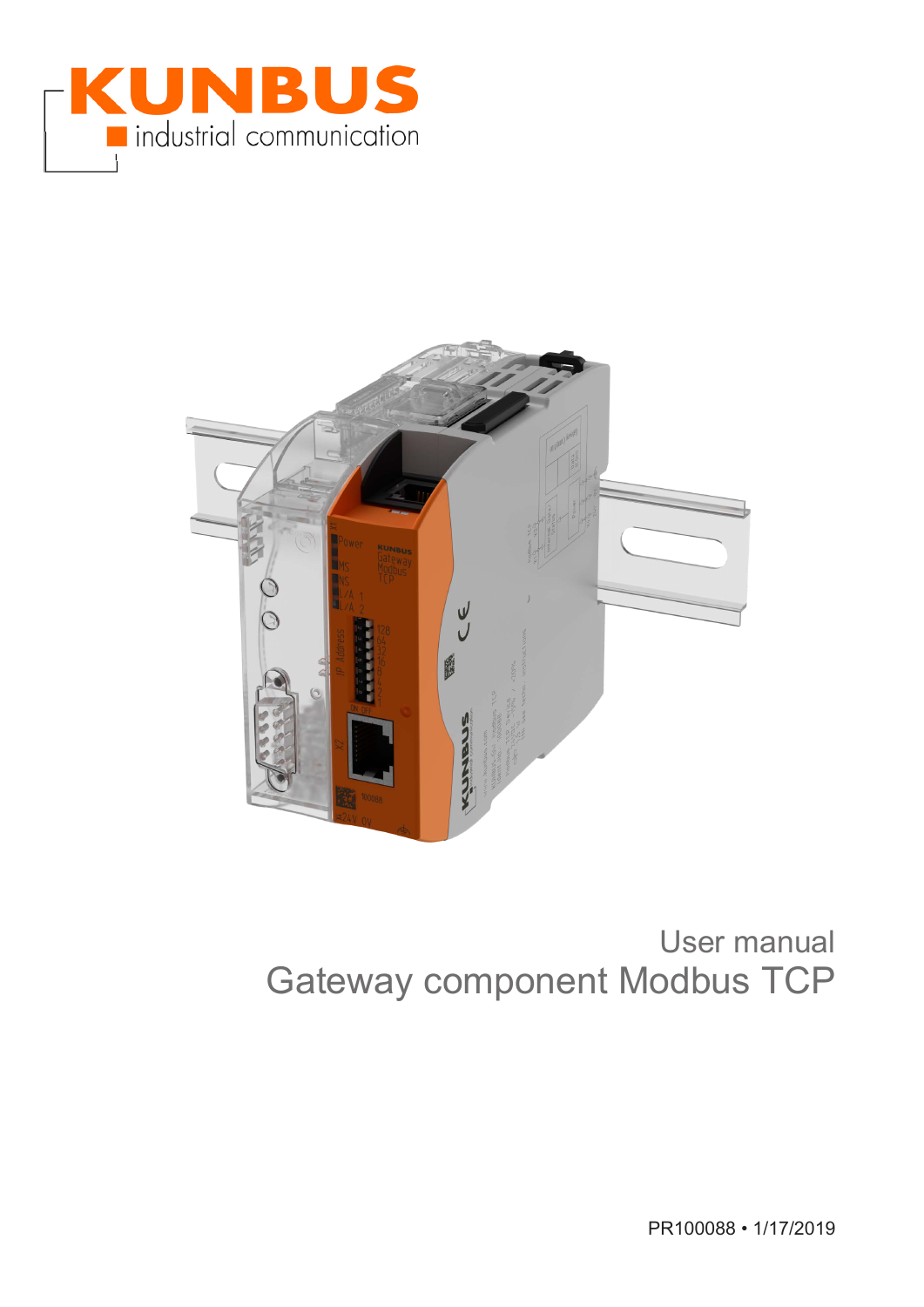# **Table of Contents**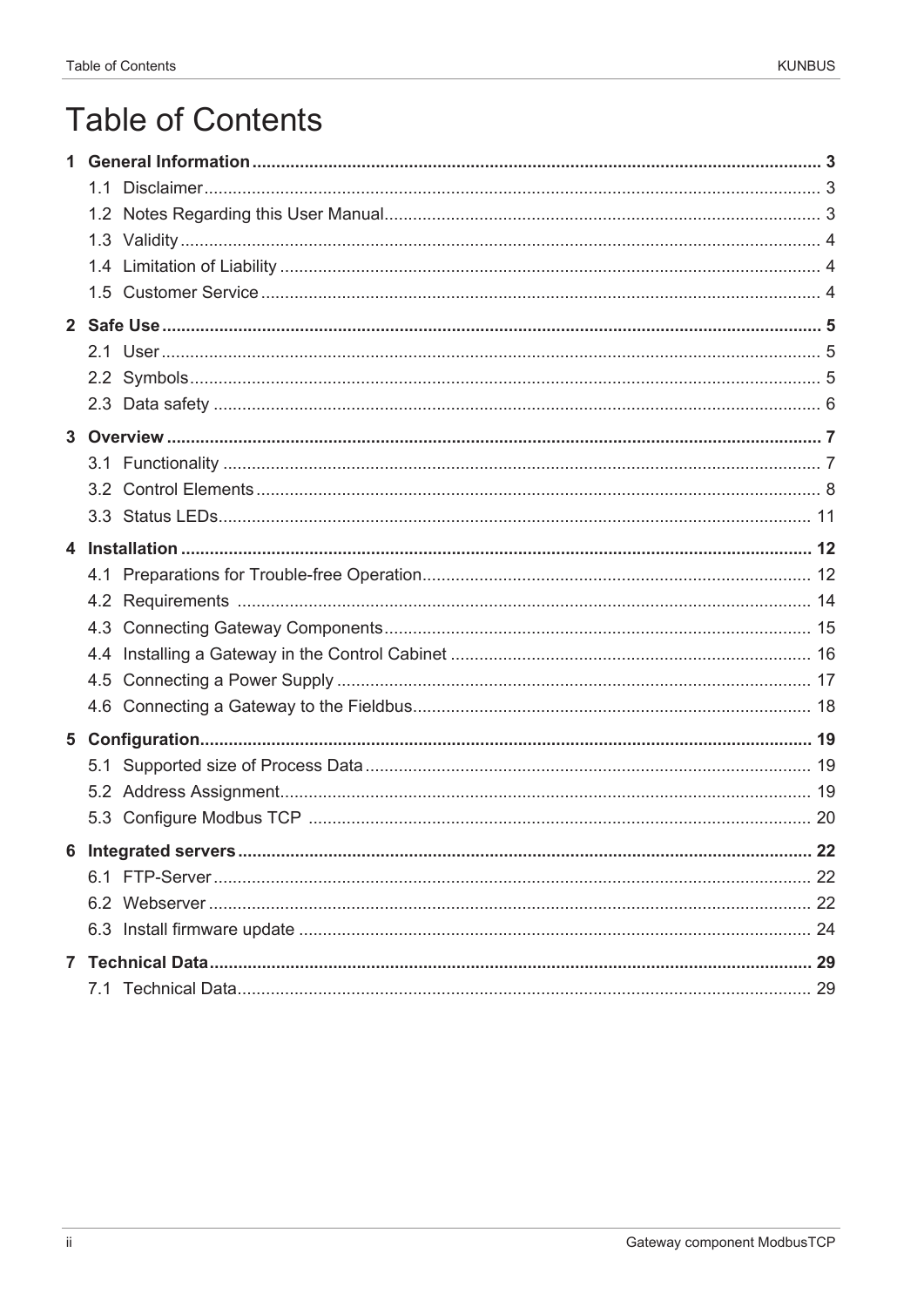# 1 General Information

## 1.1 Disclaimer

© 2019 KUNBUS GmbH, Denkendorf (Deutschland)

The contents of this user manual have been compiled by KUNBUS GmbH with the greatest possible care. Due to technical developments, KUNBUS GmbH reserves the right to change or exchange the contents of this user manual without prior notice. You can always obtain the latest version of the user manual from our homepage: www.kunbus.com

KUNBUS GmbH shall be liable exclusively to the extent specified in the General Terms and Conditions (www.kunbus.de/agb.html).

The contents published in this user manual are protected by copyright. Reproduction or use is permitted for the internal use of the user. Duplication or use for other purposes is not permitted without the express written consent of KUNBUS GmbH. Contraventions will result in damages.

#### **Trademark protection**

- KUNBUS is a registered trademark of KUNBUS GmbH.
- Windows® und Microsoft® are registered trademark of Microsoft, Corp.

KUNBUS GmbH Heerweg 15 c 73770 Denkendorf Germany

[www.kunbus.de](http://www.kunbus.de)

## 1.2 Notes Regarding this User Manual

This user manual provides important technical information that can enable you as a user to integrate the Gateway into your applications and systems efficiently, safely and conveniently. It is intended for trained, qualified personnel, whose sound knowledge in the field of electronic circuits and expertise of Modbus TCP is assumed.

As an integral part of the module, the information provided here should be kept and made available to the user.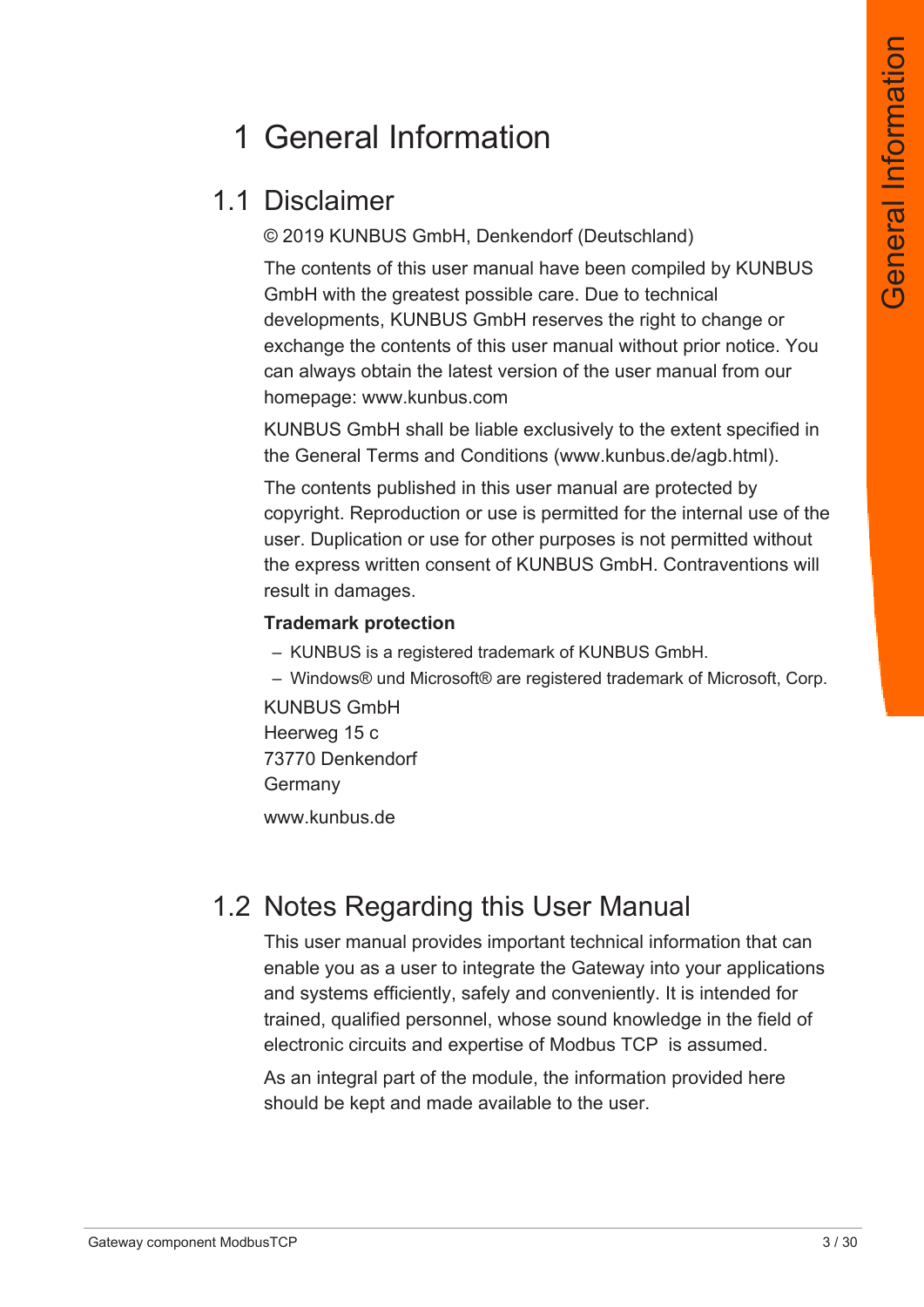## 1.3 Validity

This document describes the application of the KUNBUS Gateway with the product number:

- PR100088, Release 00
- PR100088, Release 01

## 1.4 Limitation of Liability

Warranty and liability claims will lapse if:

- the product has been used incorrectly,
- damage is due to non-observance of the operating manual,
- damage is caused by inadequately qualified personnel,
- damage is caused by technical modification to the product (e.g. soldering).

#### 1.5 Customer Service

If you have any questions or suggestions concerning this product, please do not hesitate to contact us:

KUNBUS GmbH Heerweg 15 C 73770 Denkendorf Germany +49 (0)711 3409 7077 [support@kunbus.de](mailto:support@kunbus.de) [www.kunbus.de](http://www.kunbus.de)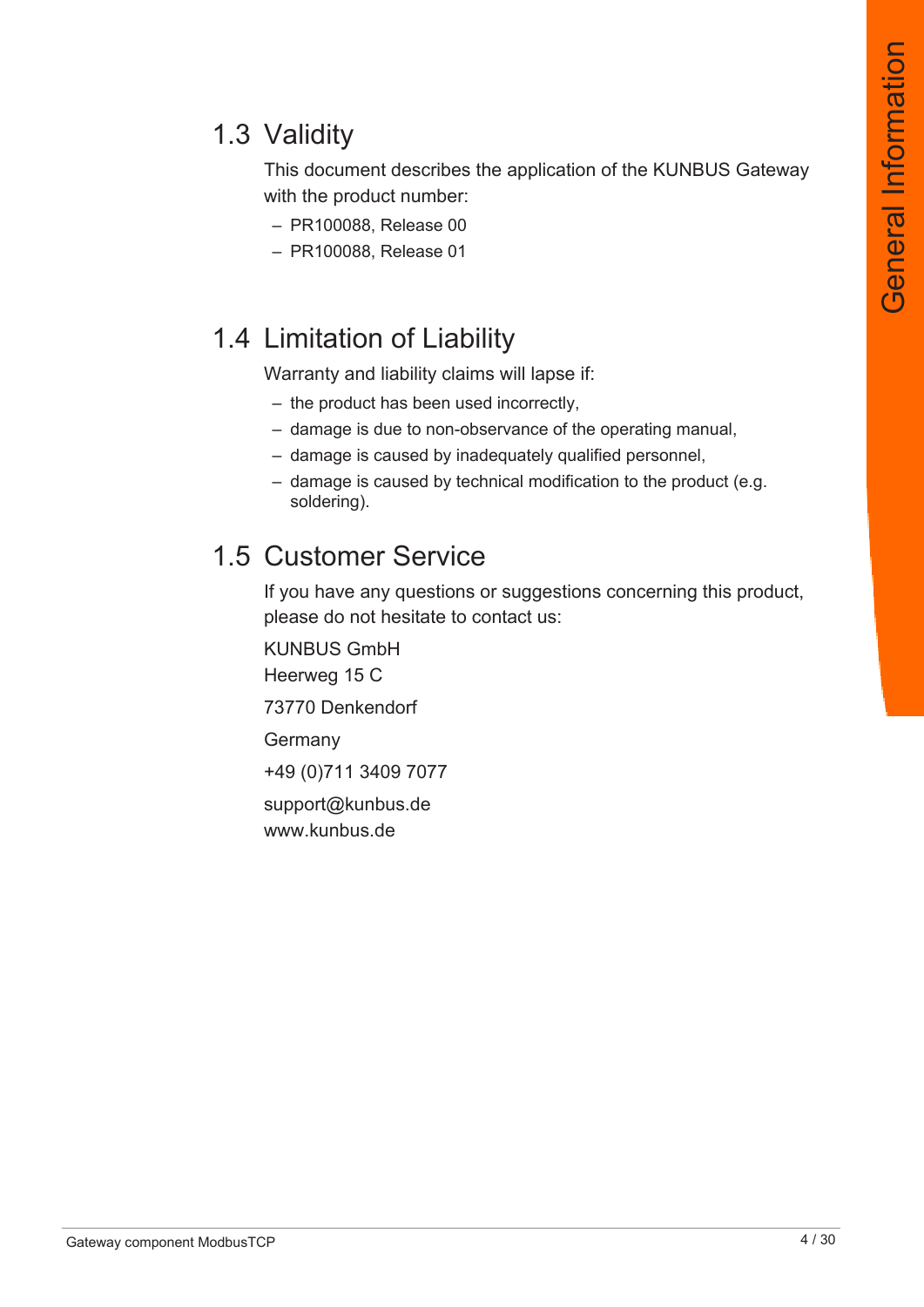# 2 Safe Use

#### 2.1 User

The Gateway may only be assembled, installed and put into operation by trained, qualified personnel. Before assembly, it is absolutely essential that this documentation has been read carefully and understood. Expertise in the following fields is assumed:

- electronic circuits,
- basic knowledge of Modbus TCP,
- work in electrostatic protected areas,
- locally applicable rules and regulations for occupational safety.

## 2.2 Symbols

The symbols used have the following meaning:

| <b>Danger</b><br><b>DANGER</b><br>Always observe this information!<br>There is a safety hazard that can lead to serious injuries and death.<br><b>Caution</b><br><b>CAUTION</b><br>There is a safety hazard that can result in minor injuries and material<br>damage. |  |  |
|-----------------------------------------------------------------------------------------------------------------------------------------------------------------------------------------------------------------------------------------------------------------------|--|--|
|                                                                                                                                                                                                                                                                       |  |  |
|                                                                                                                                                                                                                                                                       |  |  |
|                                                                                                                                                                                                                                                                       |  |  |
|                                                                                                                                                                                                                                                                       |  |  |
|                                                                                                                                                                                                                                                                       |  |  |
|                                                                                                                                                                                                                                                                       |  |  |
|                                                                                                                                                                                                                                                                       |  |  |
|                                                                                                                                                                                                                                                                       |  |  |
| <b>Note</b><br><b>NOTICE</b>                                                                                                                                                                                                                                          |  |  |
| There is a safety hazard that can result in material damage.                                                                                                                                                                                                          |  |  |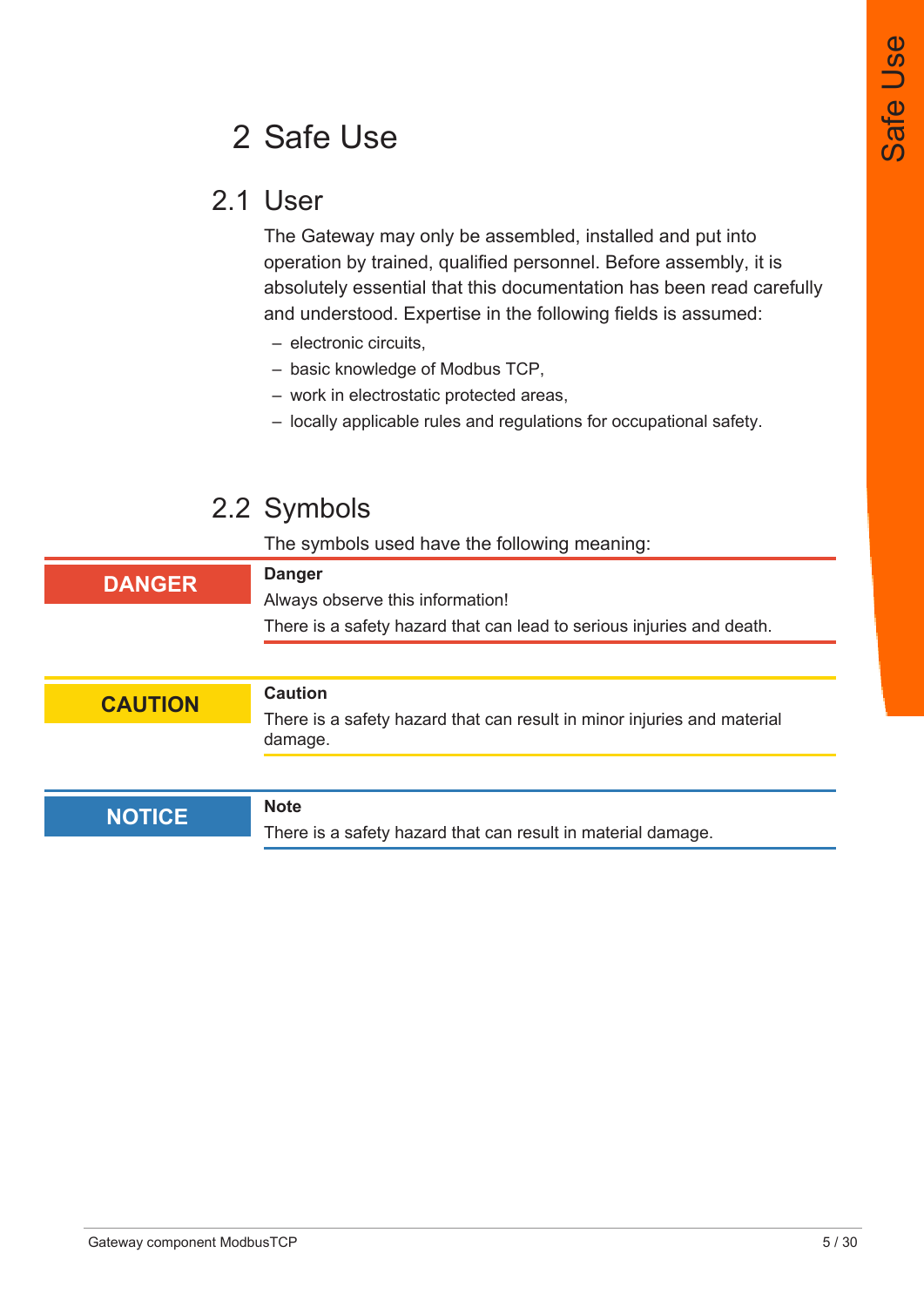## 2.3 Data safety

Please note that Gatewayis not suitable for use in unprotected networks (e.g. the Internet).

Use Gateway in a secured network:

- Seal off your network so that no direct access via the Internet is allowed.
- Immediately change the default password for the web server. You can find out how to do this in the chapter "Changing the password". Select a secure new password.
- Check our website regularly for the latest software security alerts and updates for your product. Install the security updates provided by us.

If you do not follow these instructions, it is possible that your module data may be manipulated.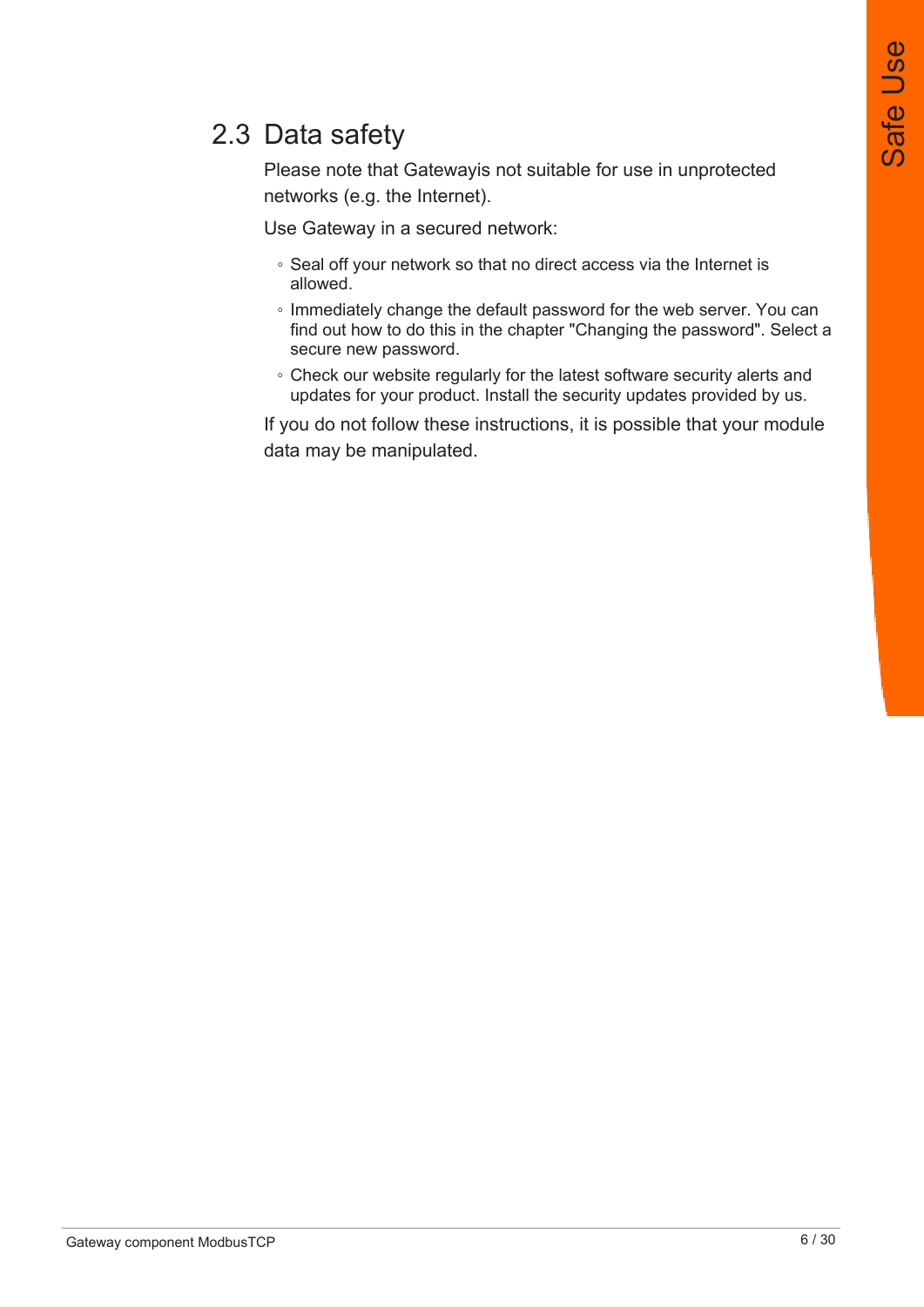# 3 Overview

## 3.1 Functionality

The KUNBUS Gateway is a protocol converter. It allows communication between networks with different protocols.



*Illustration 1:* Functionality as a slave

A Gateway consists of 2 gateway components that master one specific protocol each. You can combine these gateway components as you wish. This design offers you a high degree of flexibility, since you can exchange the individual gateway components at any time. The following gateway components are currently available as slaves:

- CANopen
- DeviceNet
- EtherCAT
- EtherNet/IP
- Modbus RTU
- Modbus TCP
- POWERLINK
- PROFIBUS
- PROFINET
- Sercos III

The gateway component for DMX can be operated as a master or slave.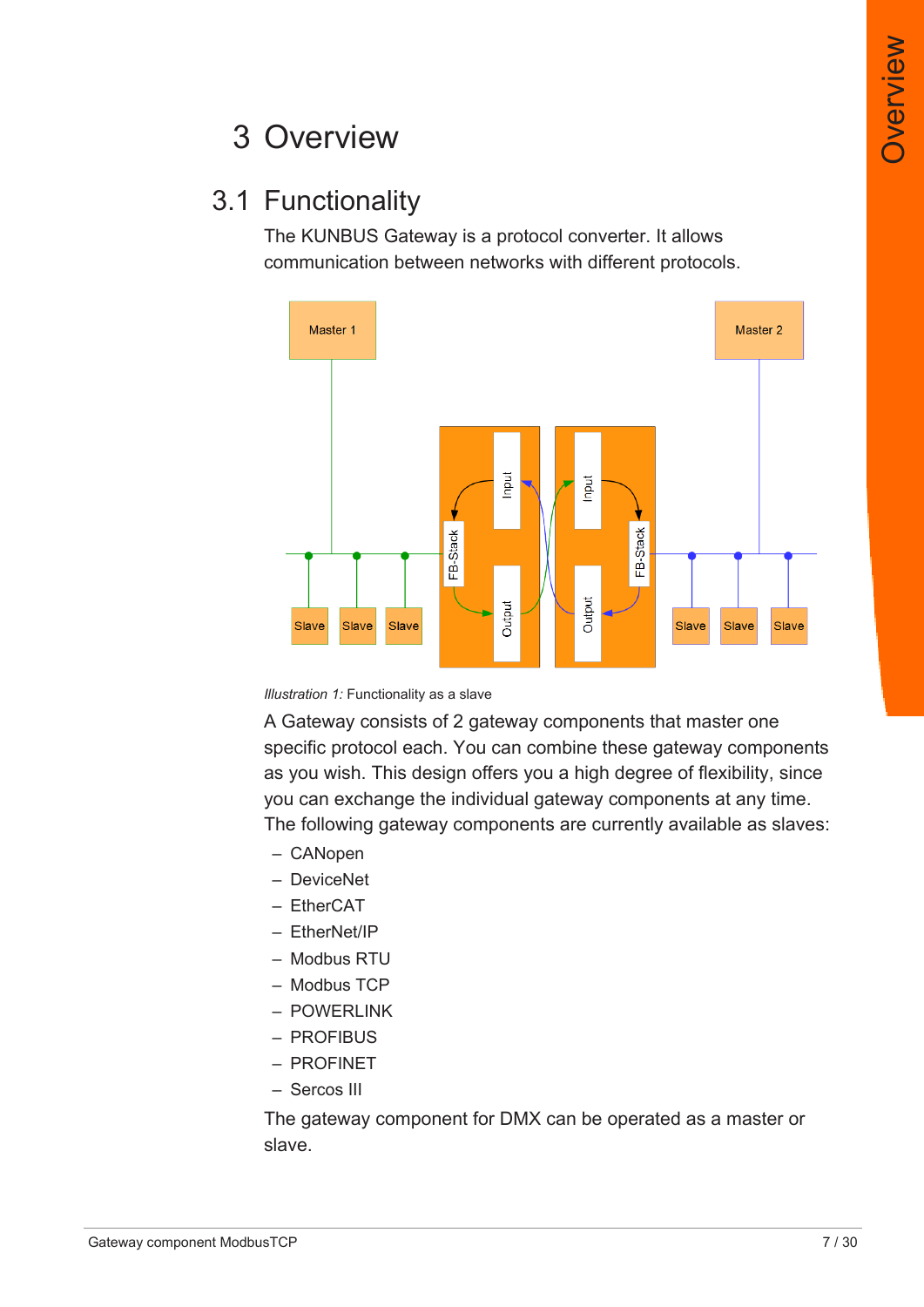In addition, you can combine the gateway components with the RevPi Core.

## 3.2 Control Elements

Front view



*Illustration 2:* Front view

|   | <b>Status LEDs</b>                                                                                              |
|---|-----------------------------------------------------------------------------------------------------------------|
| 2 | Coding switch<br>8-pin DIP switch for setting the IP address.                                                   |
| 3 | Fieldbus connection<br>RJ45 socket for the connection to the fieldbus (2 sockets in all,<br>s. figure top view) |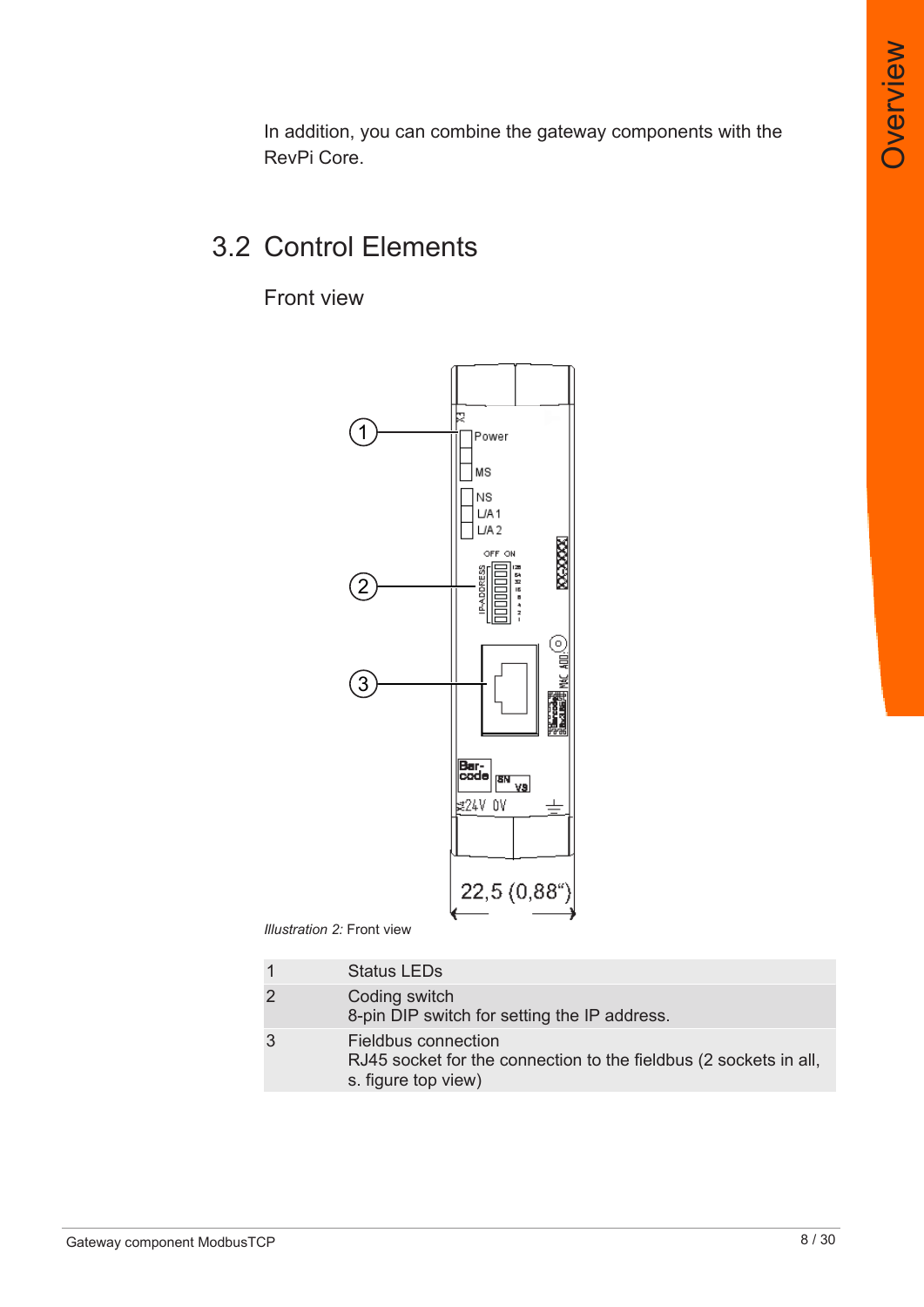## Top view



*Illustration 3:* Top view

|                | Fieldbus connection<br>RJ45 socket for the connection to the fieldbus (total 2 pieces,<br>see picture front view) |
|----------------|-------------------------------------------------------------------------------------------------------------------|
| $\overline{2}$ | Interconnect ports<br>for connecting the gateway components to each other                                         |
| 3              | Locking clamp<br>for secure fastening of the gateway component on the top-hat<br>rail                             |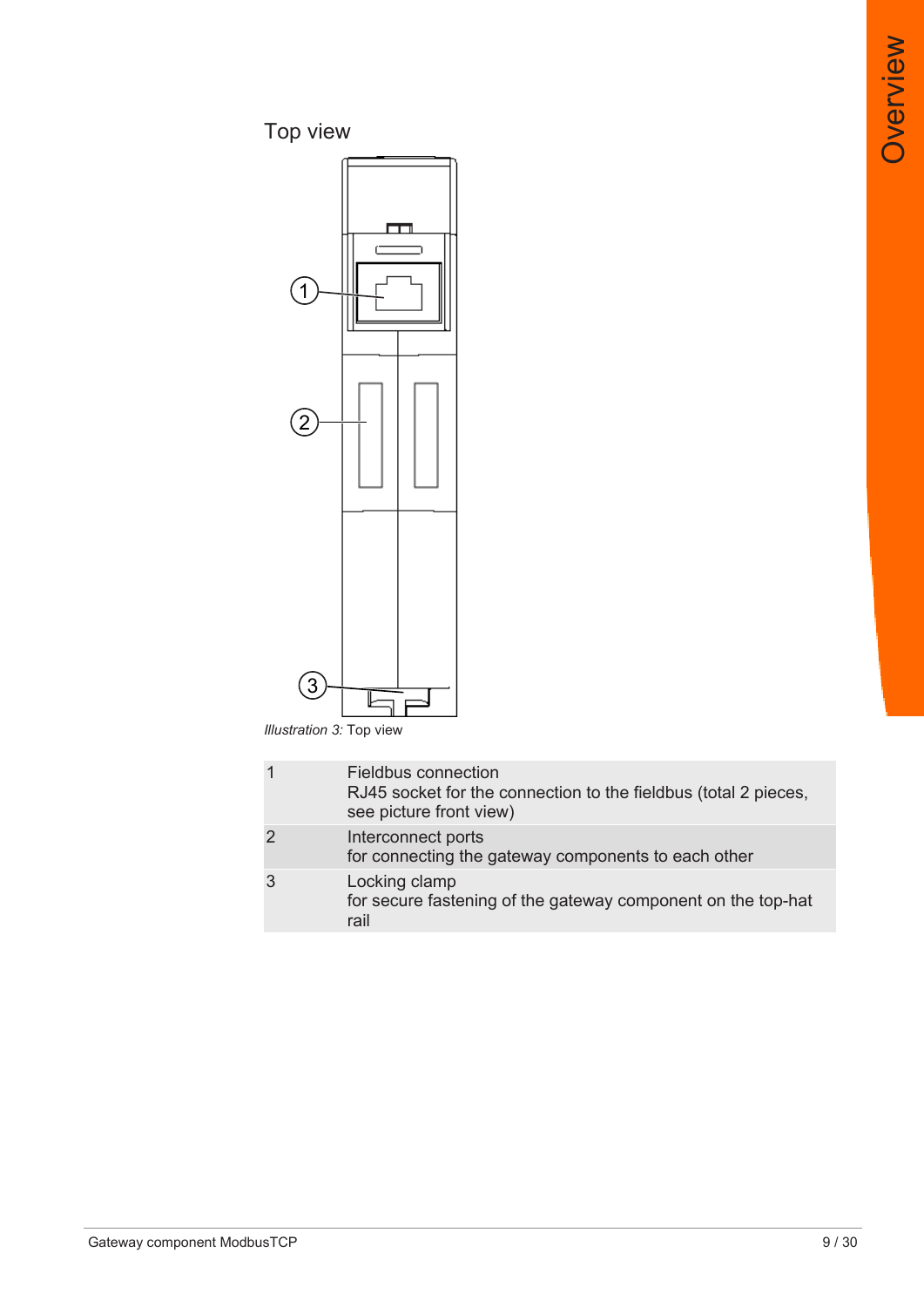Overview **Overview** 

#### Bottom view



*Illustration 4:* Bottom view

| Power supply<br>with 24 V supply voltage                                          |
|-----------------------------------------------------------------------------------|
| Locking clamp<br>for secure mounting of the gateway component on the top-hat rail |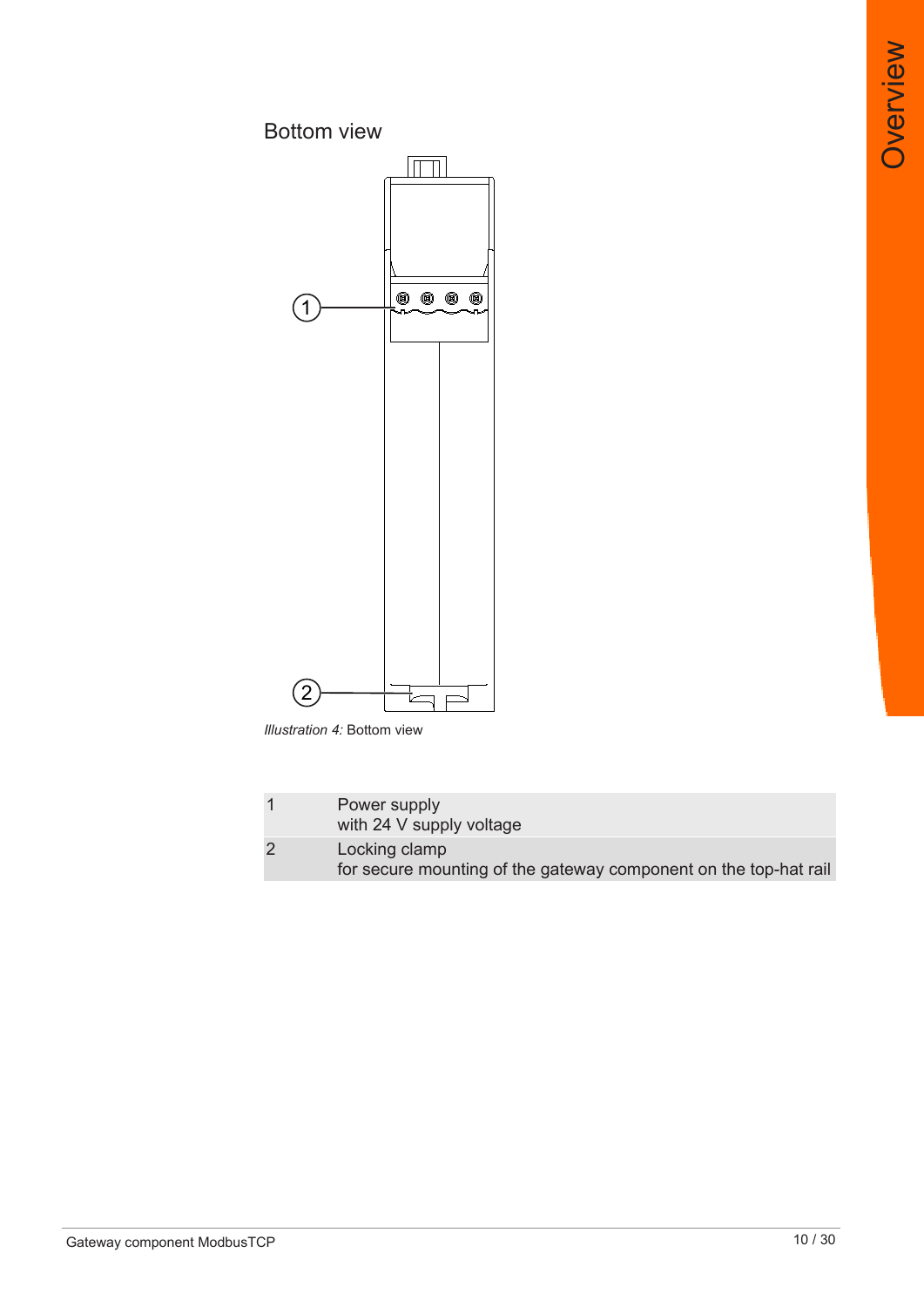## 3.3 Status LEDs

The signals of the status LEDs for Modbus TCP have the following meaning:

| <b>LED designation Signal</b> |               | Meaning                                                        |
|-------------------------------|---------------|----------------------------------------------------------------|
| Power                         | off           | Gateway component not running                                  |
|                               | blinks, green | Initialization phase not yet completed                         |
|                               | on, green     | Operational                                                    |
|                               | flashes, red  | Correctable error (e.g. second gateway<br>component missing)   |
|                               | on, red       | Serious error/defect in the gateway                            |
| <b>MS</b>                     | off           | Gateway component is not running                               |
|                               | blinks, green | Configuration not completed                                    |
|                               | on, green     | Operation, gateway component runs<br>without errors            |
| <b>NS</b>                     | off           | Gateway component is not running                               |
|                               | blinks, green | Standby mode, no data exchange via<br>Modbus/TCP               |
|                               | on, green     | Connection is established, data is ex-<br>changed              |
| $L/A$ 1 + 2                   | off           | No connection                                                  |
|                               | green         | Connection to another device. No data<br>exchange takes place. |
|                               | blinks, green | Connection established. Data ex-<br>change takes place.        |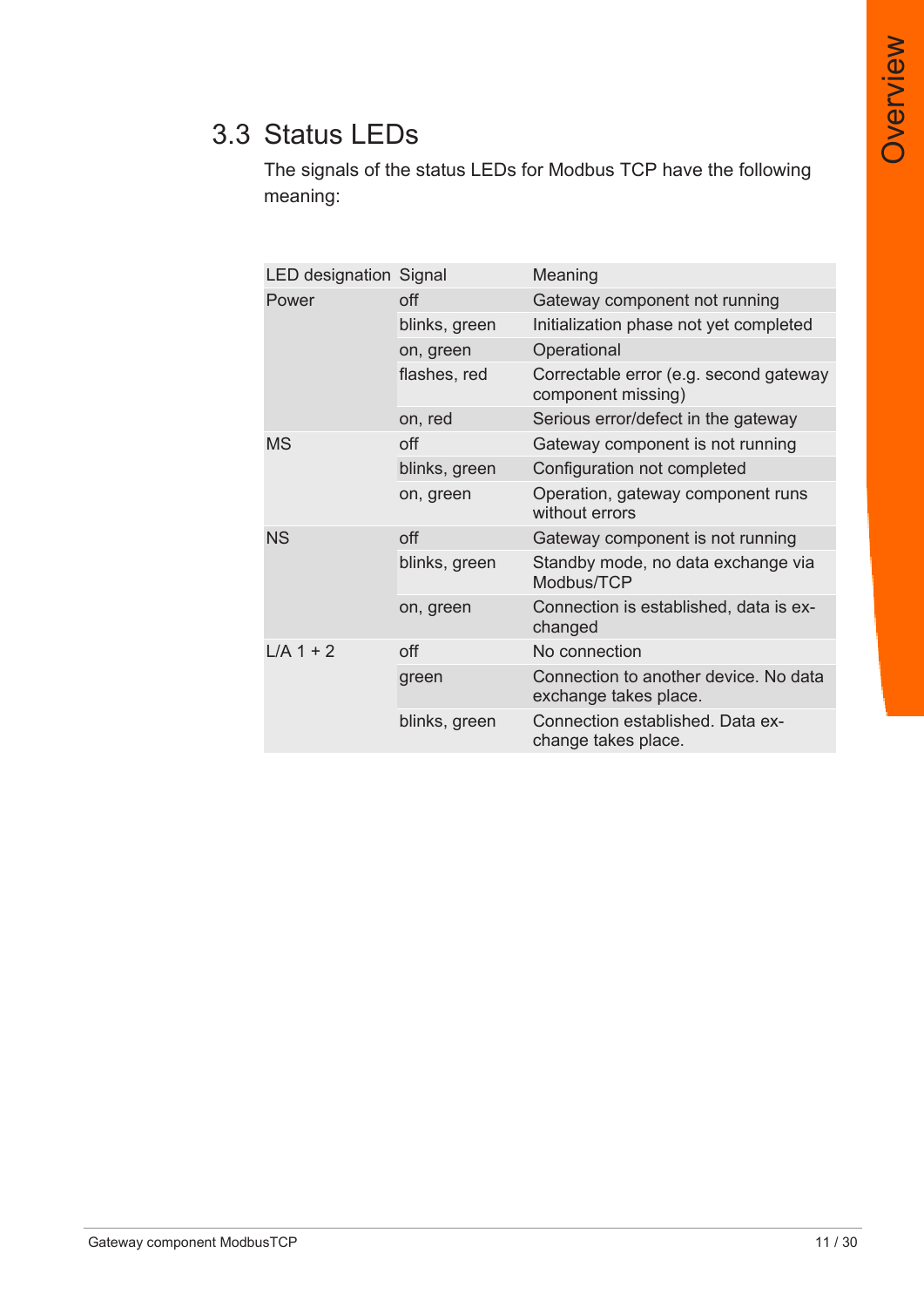# 4 Installation

## 4.1 Preparations for Trouble-free Operation

In the following section we have compiled some general information for you that is important for trouble-free operation. If you are already acquainted with this topic, you can skip to the next section. There, you will learn about which conditions are necessary for installing the gateway.

#### Cable routing

Route your cables separately in cable groups. This will protect your gateway from any unintended electromagnetic interferences.

The following groups should be routed separately from each other:

| <b>Group</b> | Line                              |
|--------------|-----------------------------------|
|              | Data and power supply lines for:  |
|              | DC voltage below 60 V             |
|              | AC voltage below 25 V             |
|              | Data and power supply lines for:  |
|              | DC voltage between 60 V and 400 V |
|              | AC voltage between 25 and 400 V   |
|              | Power supply lines above 400 V    |

– You can route cables of the same group together in cable ducts or bundles.

- Cables of group A and B:
	- Route the groups in separate bundles or
	- in cable ducts at a minimum distance of 10 cm from each other.
- Cables of group C
	- Route the groups in separate bundles or
	- in cable ducts at a minimum distance of 50 cm from the other groups.

#### Shielding

Shield your cables. This will reduce any unintended electromagnetic interferences.

#### Potential equalization

Potential differences occur when devices are connected to different earths. These potential differences cause malfunctions.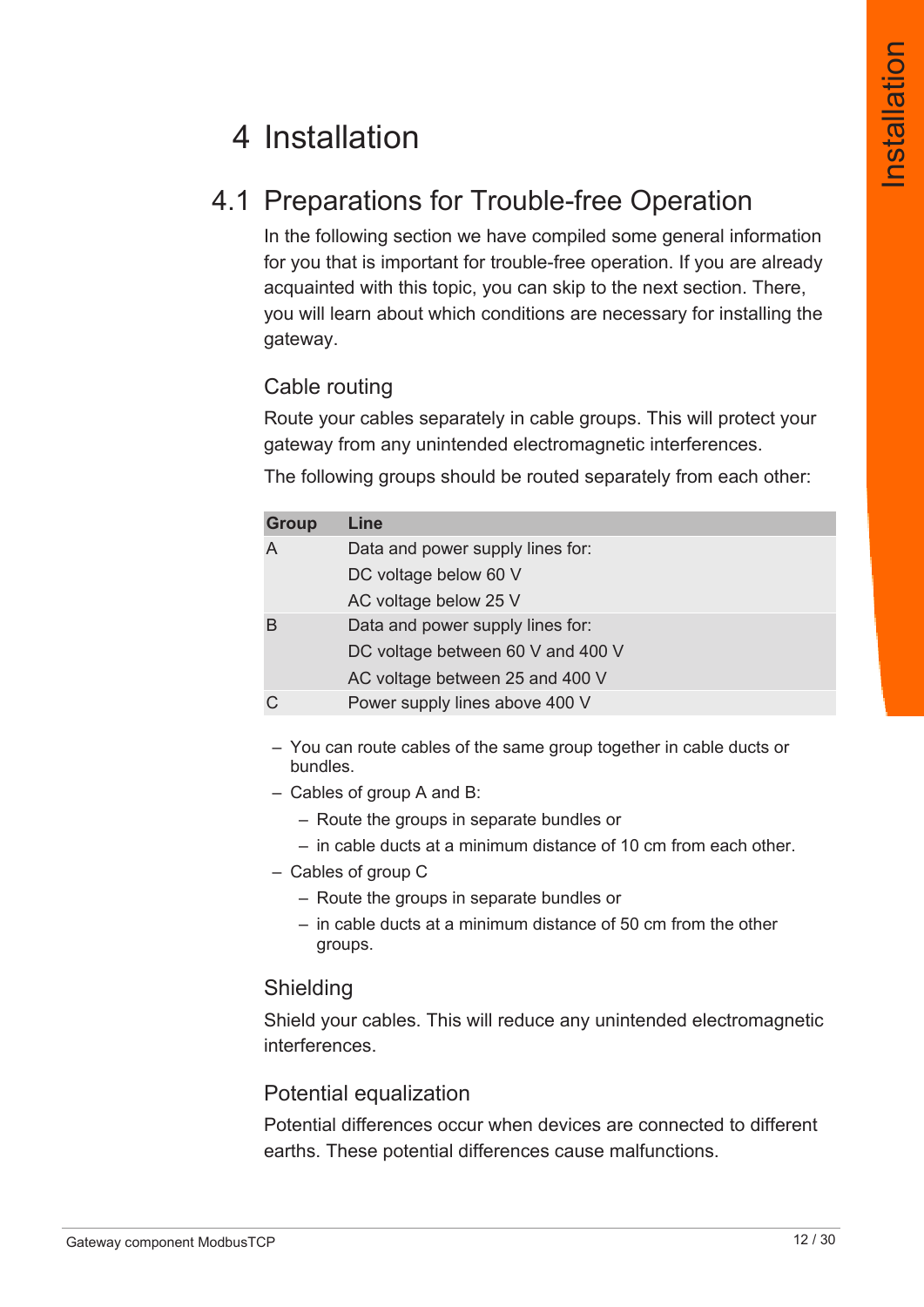To prevent malfunctions, you have to route an equipotential equalization conductor.

When doing so, bear in mind the following points:

- Select an equipotential equalization conductor with low impedance.
- Select the following as a reference value for the cross-section of the potential equalization cable:
	- $-$  16 mm $^{\rm 2}$  for potential equalization cables of up to 200 m in length
	- $-$  25 mm $^{\rm 2}$  for potential equalization cables of more than 200 m in length
- Use potential equalization cables made of copper or galvanized steel.
- Connect potential equalization cables extensively with the earth rail.
- The smallest surfaces possible should be sandwiched between potential equalization cables and signal cables.

If the devices of the control system are connected by shielded signal cables that are earthed on both sides, the impedance must be 10% of the shielding impedance.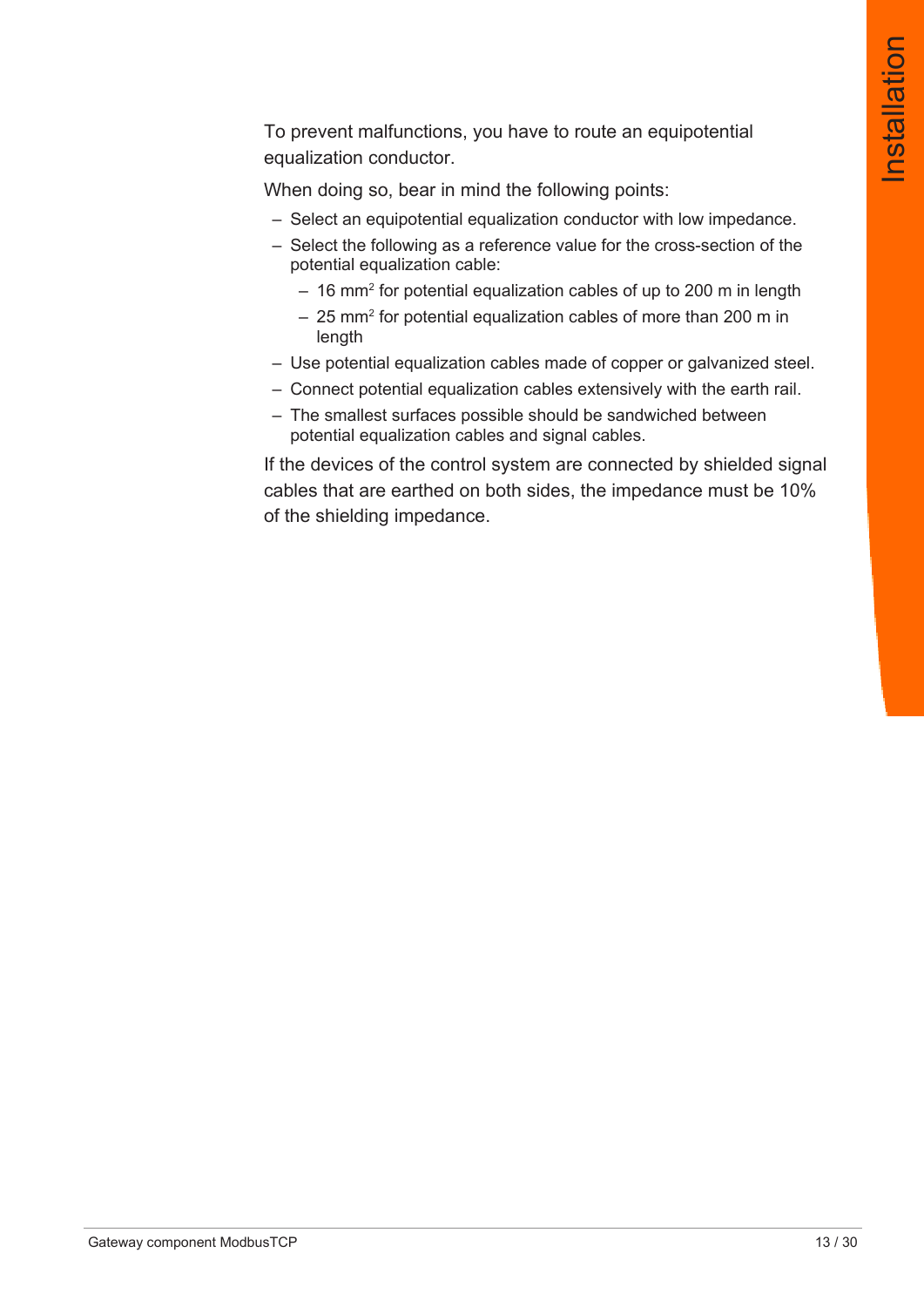## 4.2 Requirements

The Gateway was designed for use in a control cabinet.

- $\checkmark$  The protection class of the control cabinet must be equivalent to at least IP54.
- $\checkmark$  For installation in the control cabinet you need a DIN rail 35 x 7.5 mm (EN50022).
- Install the DIN rail horizontally in the control cabinet according to the manufacturers' specifications. When doing so, make sure that the Gateway is at a sufficient distance from other devices.

#### **NOTICE Your gateway could be damaged if temperatures are too high.**

- $\rightarrow$  Make sure that the ambient temperature in the control cabinet is less than 60 °C.
- $\rightarrow$  Keep the ventilation slots unobstructed. These must not be covered by cables etc.
- $\rightarrow$  Maintain sufficient distance from other devices.



*Illustration 5:* Distances for installation

- Connect each gateway component individually to functional earth. When doing so, make sure that the power supplies of both gateway components have the same ground.
- $\Rightarrow$  Your control cabinet now meets all requirements for installing the gateway.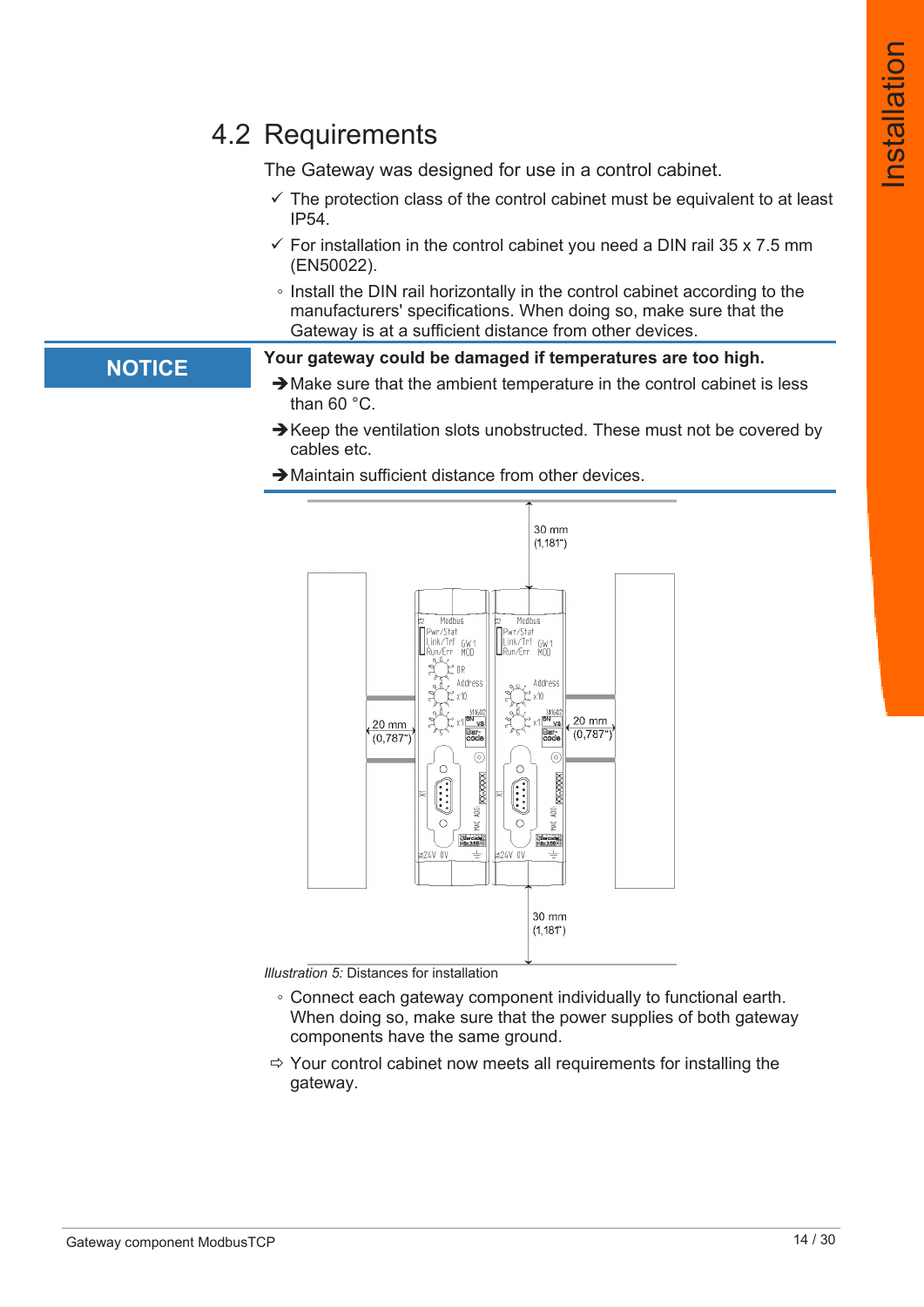## 4.3 Connecting Gateway Components

In order to attain a fully functional gateway, you have to interconnect both gateway components.

◦ Connect an interconnect port to each gateway component using the plug-in jumper (product number PR100204).



*Illustration 6:* Connecting gateway components

 $\Rightarrow$  You can now install the gateway in the control cabinet.

#### **NOTICE Only ever interconnect 2 gateway components.**

If you connect additional components, severe defects could result on all devices.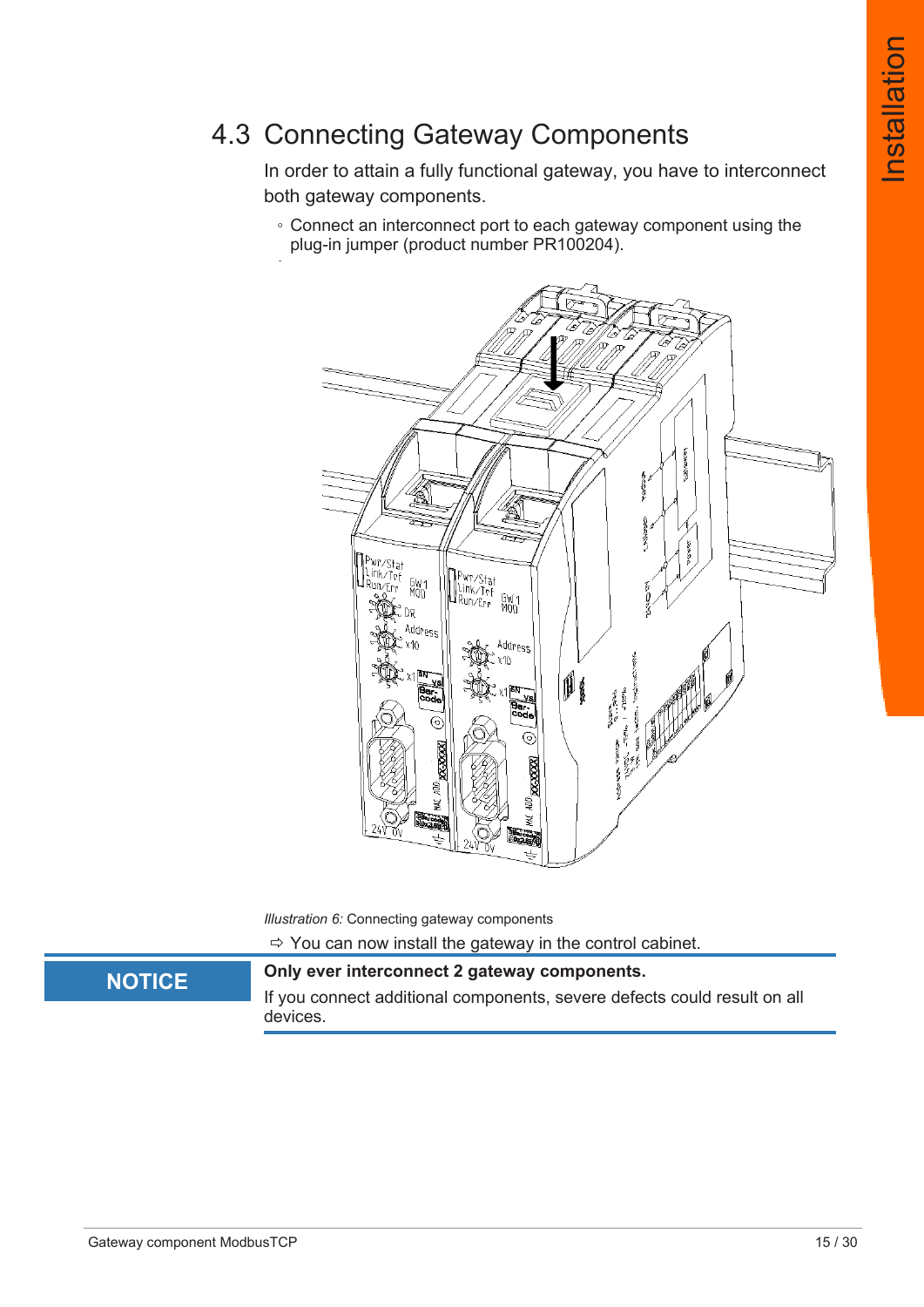## 4.4 Installing a Gateway in the Control Cabinet

- Hold the raster element of the gateway on the DIN rail.
- Press down the locking elements towards the gateway.
- Make sure that the gateway is firmly attached to the DIN rail.

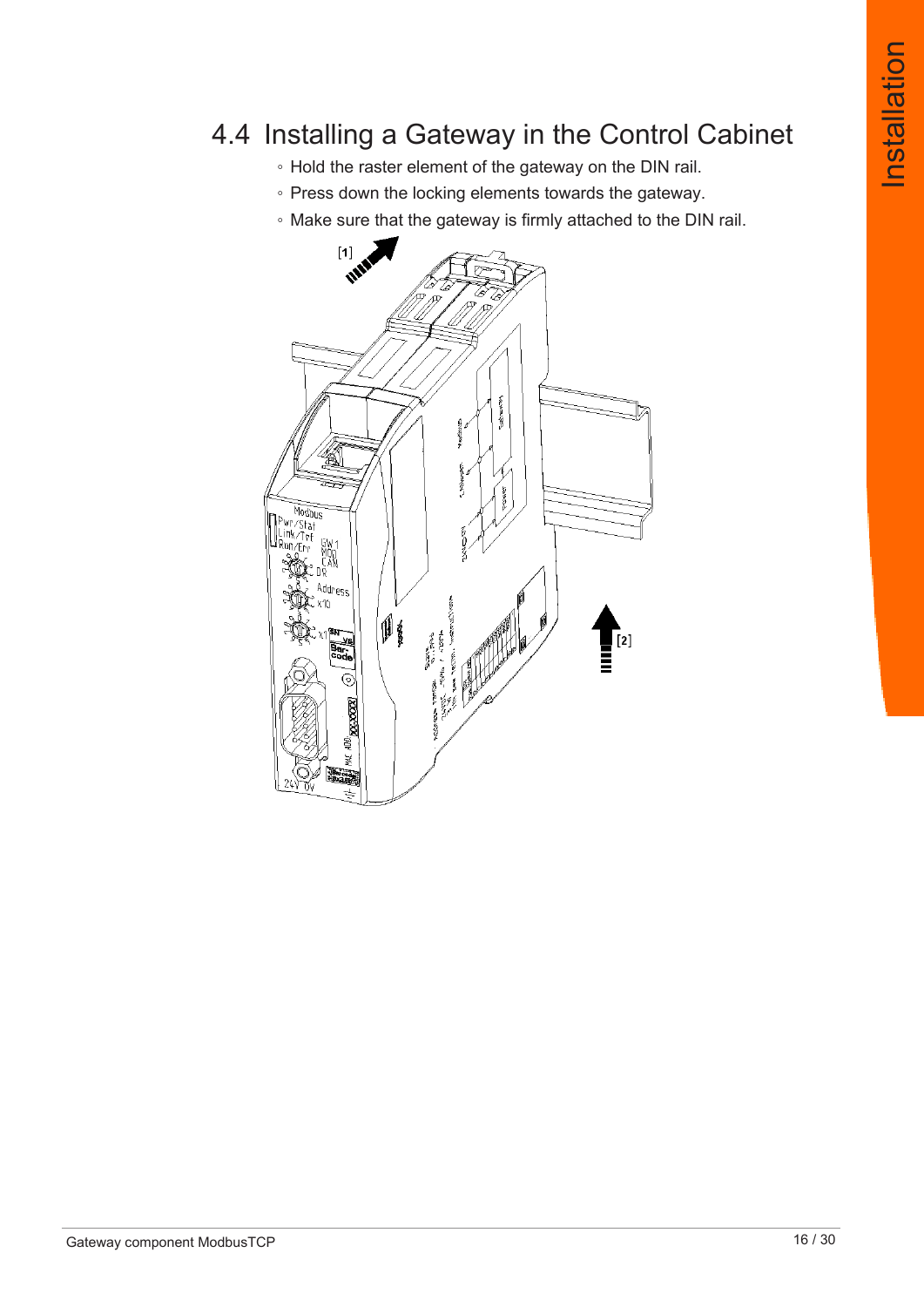## 4.5 Connecting a Power Supply

To connect the gateway component to the power supply, you need a spring-loaded terminal (e.g. Metz-Connect SP995xxVBNC).

You have to connect each gateway component separately to a power supply. Never interconnect functional earth and GND, otherwise the galvanic isolation between gateway GND and fieldbus ground will be removed. Instead, connect the functional earth with low impedance to the potential equalization. You can then dispense with this connection if the shield of the fieldbus cable is connected to the potential equalization with lower impedance when entering the control cabinet.

**NOTICE Connect each of the two gateway components to the power supply**  $\rightarrow$  Ensure in particular that no potential differences occur between the GND pins (2).

Pin assignment:

| Pin            | <b>Assignment</b>       |                   |
|----------------|-------------------------|-------------------|
|                | 24 V for module supply  | $\mathbf{2}$<br>3 |
| $\overline{2}$ | <b>GND</b>              | 4                 |
| 3              | Do not connect!         |                   |
|                | <b>Functional earth</b> |                   |

#### **NOTICE Do not connect GND to PE**

This connection could cause unintended malfunctions.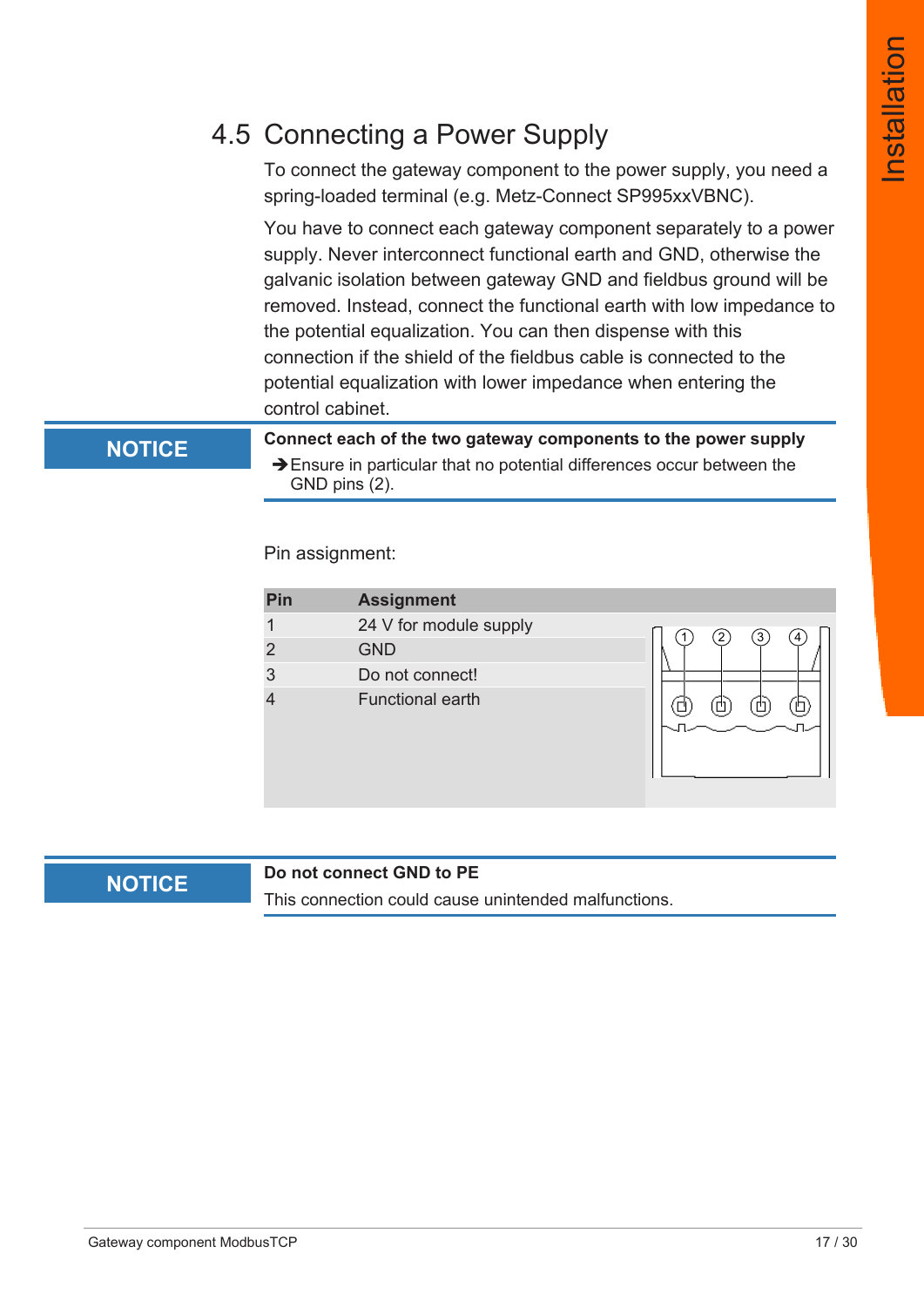## 4.6 Connecting a Gateway to the Fieldbus

To connect the gateway component to Modbus TCP, you need Two RJ45 connectors.

The pin assignment complies with the Ethernet standard.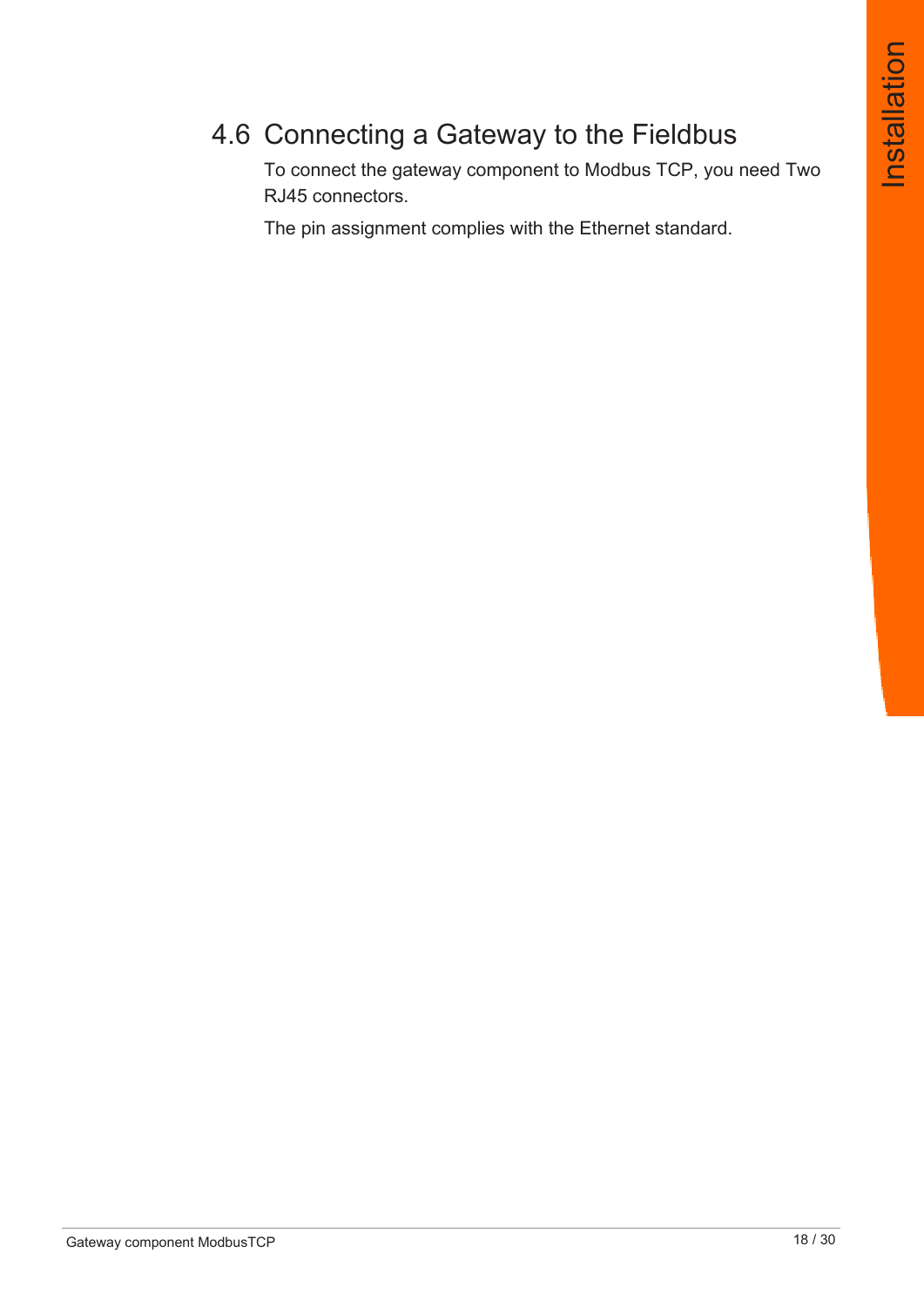# 5 Configuration

## 5.1 Supported size of Process Data

The gateway component for Modbus TCP supports process data up to a length of 512 bytes per direction.

**NOTICE Bear in mind that the maximum length of the process data is always determined by the fieldbus with the shorter data length.**

## 5.2 Address Assignment

#### Set IP address

With the 8-pole address switch you can set the IP address of the Gateways. You can set values in binary format between 0-255. Assign IP address manually: ◦ Stellen Sie eine beliebige Adresse zwischen 1-254 ein  $\Rightarrow$  The gateway component uses the address 192.168.0.X, the Netork mask 255.255.255.0 and the Gateway 192.168.0.1 ◦ Open the website **http://192.168.0.X** ◦ Log in: Login data for initial logon: User: Admin Password: 1701 ◦ Click on the "Change Configuration" button. ◦ Set the desired IP address. ◦ Confirm the entry with the "Apply" button." ◦ Set all address switches to "0". ◦ Restart the gateway component by switching it off and on again.  $\Rightarrow$  The set IP address is now used. Get IP address from DHCP server ◦ Set the value "255" (all switches in the direction of the numbers) to activate the DHCP mode.  $\Rightarrow$  The IP address is automatically assigned by the DHCP server. Setting the IP address via the master software ◦ Set the value to "0" (all switches to "Off").  $\Rightarrow$  The gateway component uses the IP address that was last set via the software. ◦ You can change this IP address at any time via the Modbus/TCP protocol or the website. ◦ Restart the gateway component by switching it off and on again.  $\Rightarrow$  The set IP address is now used.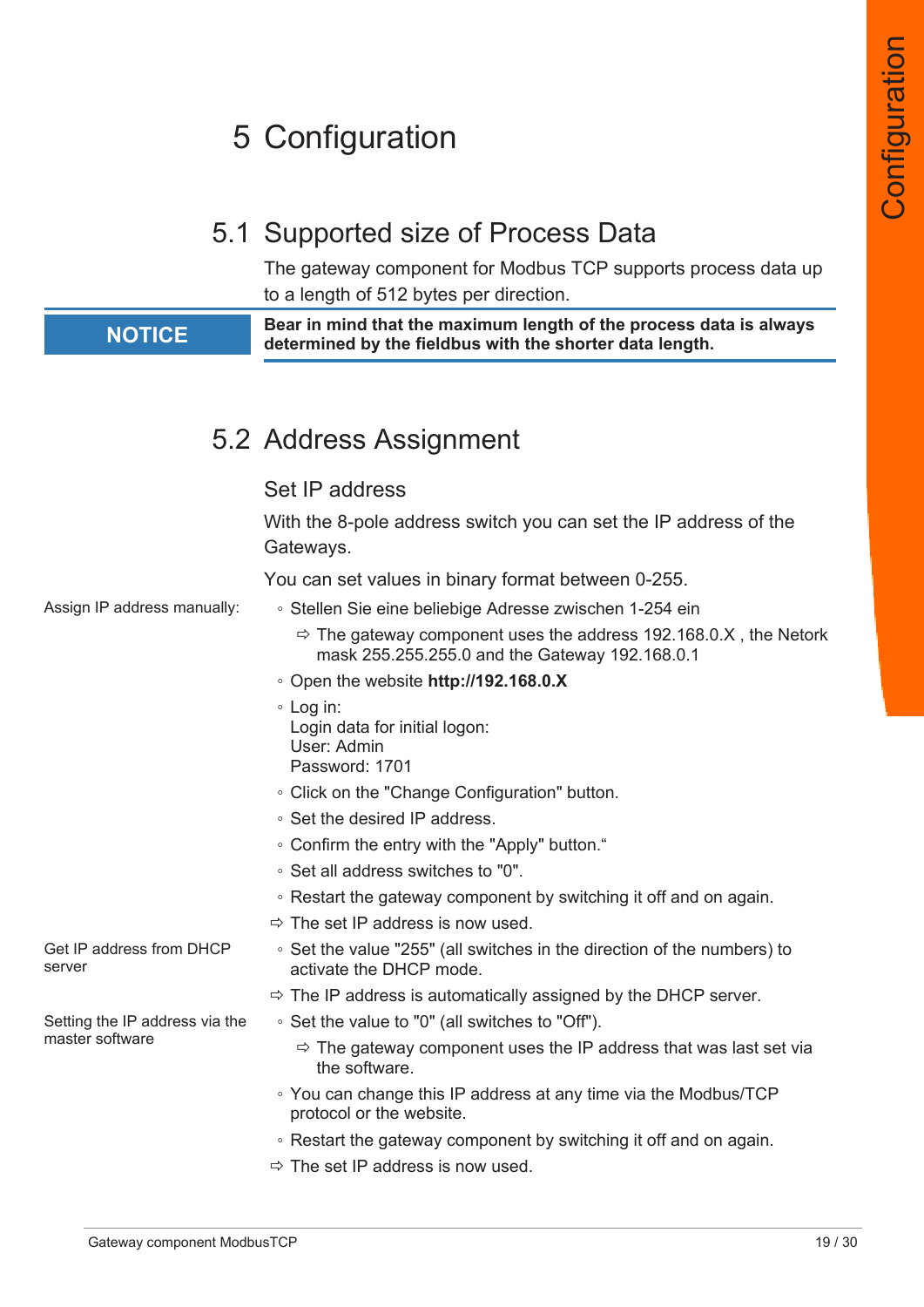## 5.3 Configure Modbus TCP

#### Modbus TCP - Addresses and access functions

Memory areas **Predefined memory areas are available for addressing the process** data. Optionally, you can access the input and output data areas bit by bit (using coils) or word by word.

| <b>Address area</b> | <b>Use</b>                                                       | <b>Access</b>     | <b>Access</b><br>type | <b>Meaning</b>                                                                                                           |                                                                                      |
|---------------------|------------------------------------------------------------------|-------------------|-----------------------|--------------------------------------------------------------------------------------------------------------------------|--------------------------------------------------------------------------------------|
| $1 - 256$           | <b>Input Register</b>                                            | <b>Read Only</b>  | Holding/In-<br>put *  | component                                                                                                                | Values provided by the other gateway                                                 |
| 1025 - 1280         | <b>Output Register Read/Write</b>                                |                   | Holding               |                                                                                                                          | Values that are delivered to the other<br>gateway component.                         |
| 4097/0x1001         | Gateway-Status Read Only                                         |                   | Holding               |                                                                                                                          | Displays the connection status to the<br>other gateway component.                    |
|                     |                                                                  |                   |                       | 0x01                                                                                                                     | Initialization, hardware is<br>checked.                                              |
|                     |                                                                  |                   |                       | 0x02                                                                                                                     | Connection to the other gateway<br>component is checked.                             |
|                     |                                                                  |                   |                       | 0x03                                                                                                                     | Other gateway component de-<br>tected.                                               |
|                     |                                                                  |                   |                       | 0x04                                                                                                                     | Communication to the other<br>gateway component established.                         |
| 4098/0x1002         | Fieldbus status Read Only<br>of the other                        |                   | Holding               | 0x00                                                                                                                     | Fieldbus not connected. Make<br>check all connections.                               |
|                     | gateway com-<br>ponent.                                          |                   |                       | 0x01                                                                                                                     | Fieldbus connected, no data<br>communication. Check whether<br>an IP address is set. |
|                     |                                                                  |                   |                       | 0x02                                                                                                                     | Gateway component configured,<br>no data communication.                              |
|                     |                                                                  |                   |                       | 0x03                                                                                                                     | Cyclic data exchange.                                                                |
| 4099/0x1003         | IP address                                                       | <b>Read/Write</b> | Holding               | IP address High Word                                                                                                     |                                                                                      |
| 4100/0x1004         | IP address                                                       | <b>Read/Write</b> | Holding               | IP address Low Word                                                                                                      |                                                                                      |
| 4101/0x1005         | Network mask                                                     | <b>Read/Write</b> | Holding               | Network mask High Word                                                                                                   |                                                                                      |
| 4102/0x1006         | Network mask                                                     | <b>Read/Write</b> | Holding               | <b>Network mask Low Word</b>                                                                                             |                                                                                      |
| 4103/0x1007         | Gateway ad-<br>dress                                             | <b>Read/Write</b> | Holding               | Gateway address High Word                                                                                                |                                                                                      |
| 4104/0x1008         | Gateway ad-<br>dress                                             | <b>Read/Write</b> | Holding               |                                                                                                                          | Gateway address Low Word                                                             |
| 4105/0x1009         | Max. number of Read/Write<br>Modbus/TCP<br>connections           |                   | Holding               | Displays the maximum number of Mod-<br>bus/TCP connections that can be<br>present at the same time.<br>value range: 2-20 |                                                                                      |
| 4106/0x100a         | <b>Current number Read Only</b><br>of Modbus/TCP<br>connections. |                   | Holding               |                                                                                                                          | Shows how many Modbus/TCP connec-<br>tions are currently available.                  |

#### Register area for word by word access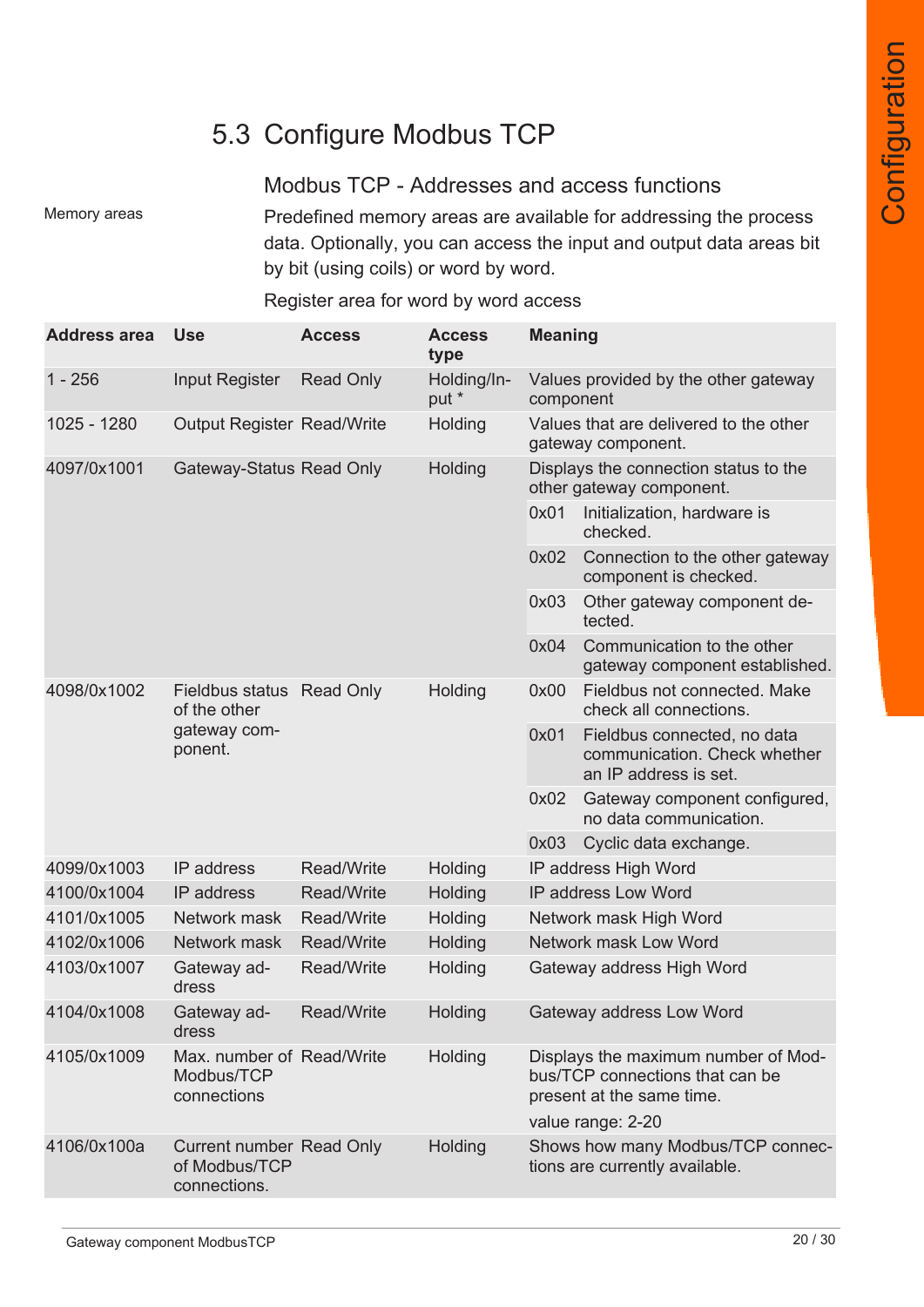| 4107/0x101b | <b>Write Timeout</b> | Read/Write | <b>Holding</b> | The Write-Timeout function is active if<br>this register contains a value $> 0$ . It indi-<br>cates the time interval at which at least<br>one of the output registers must be writ-<br>ten. As soon as the time has passed<br>since the last write, all output registers<br>are set to the default value 0 |
|-------------|----------------------|------------|----------------|-------------------------------------------------------------------------------------------------------------------------------------------------------------------------------------------------------------------------------------------------------------------------------------------------------------|
| 4108/0x100c | Reset                | Read/Write | <b>Holding</b> | Restarts the gateway component if<br>0x4b42 is written here.                                                                                                                                                                                                                                                |

\*Input and holding registers are not distinguished. They can be read via function code 0x04.

#### Register ranges for bitwise access:

| <b>Address area</b> | <b>Use</b>                   | <b>Access</b> | <b>Access</b><br>type           | <b>Meaning</b>                                             |
|---------------------|------------------------------|---------------|---------------------------------|------------------------------------------------------------|
| 1 - 3840            | Input Bits (Coil) Read Only  |               | Holding/In-<br>put <sup>*</sup> | Values that the other gateway compo-<br>nent supplies.     |
| 16385 - 20224       | <b>Output Bits</b><br>(Coil) | Read/Write    | <b>Holding</b>                  | Values that are supplied to the other<br>gateway component |

\*Input and Holding Register are not differentiated. They can be read using function code 0x004.

#### Functions

You can access the data area of the gateway component using the following functions:

| <b>Function</b><br>code | <b>Use</b>                         | <b>Description</b>                                       | Max. size per telegram |
|-------------------------|------------------------------------|----------------------------------------------------------|------------------------|
| 0x01                    | Read data bit by bit               | read coils                                               | 2000 Bit               |
| 0x02                    |                                    | read discrete inputs                                     |                        |
| 0x05                    | Write data bit by bit              | write single coil                                        | 1 Bit                  |
| 0x0f                    |                                    | write multiple coils                                     | 1968 Bit               |
| 0x03                    | Read data word by word             | read holding registers                                   | 125 Words              |
| 0x04                    |                                    | read input registers                                     |                        |
| 0x06                    | Write data word by word            | write single register                                    | 123 Words              |
| 0x10                    |                                    | write multiple registers                                 |                        |
| 0x16                    |                                    | mask write register                                      |                        |
| 0x17                    | Read and rite data word by<br>word | read/write multiple reg- read 125 Words<br><b>isters</b> | write 121 Words        |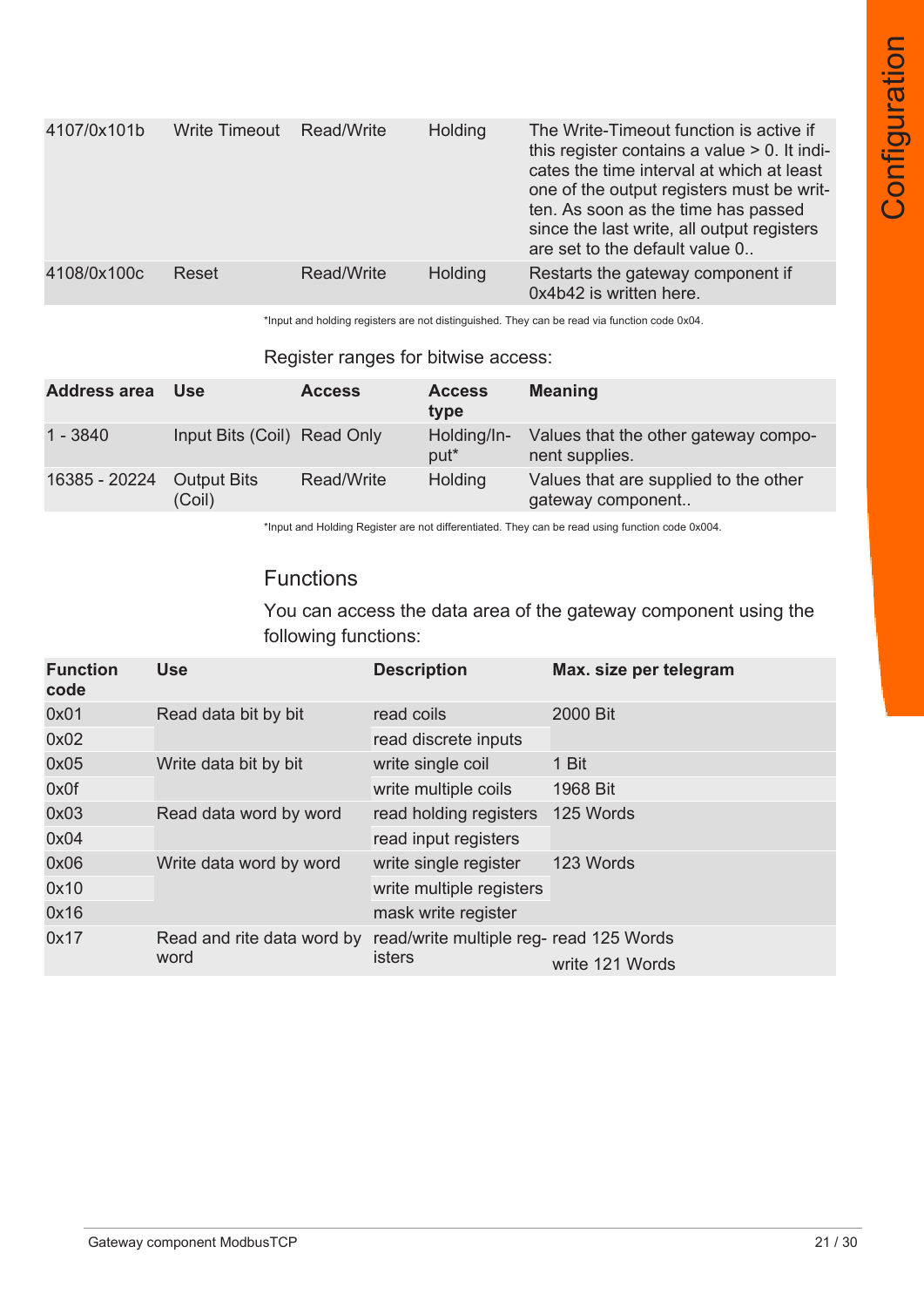# 6 Integrated servers

## 6.1 FTP-Server

The FTP server is necessary to update HTML files of the web server and to transfer firmware updates to the module.

You can access the FTP server from user level 2. The same credentials are valid as for the web server. The "Level" is defined in the file "password.xml". You can find out how to do this in the section "Logging on to the web server".  $[$  22]

Web server files The files for the web server can be found in the subfolder "Web"".

#### 6.2 Webserver

The Gateway has a web server. You can access it from any browser.

#### Access web server

- Verbinden Sie das Gateway mit dem PC.
- Open your browser.
- Enter the IP address as URI(e. g.: [http://192.168.0.8\)](http://192.168.0.8)
- $\Rightarrow$  You can log in now.

#### Log on to web server

You can log on to the web server as an administrator or as a user..

The user can:  $\qquad -$  Read process data of the Gateway.

Logon data (default):

Username: User

Password: 1111

The administrator can: – Change passord

- Change network settings
- Logon data (default):
- Username: Admin

Password: 1701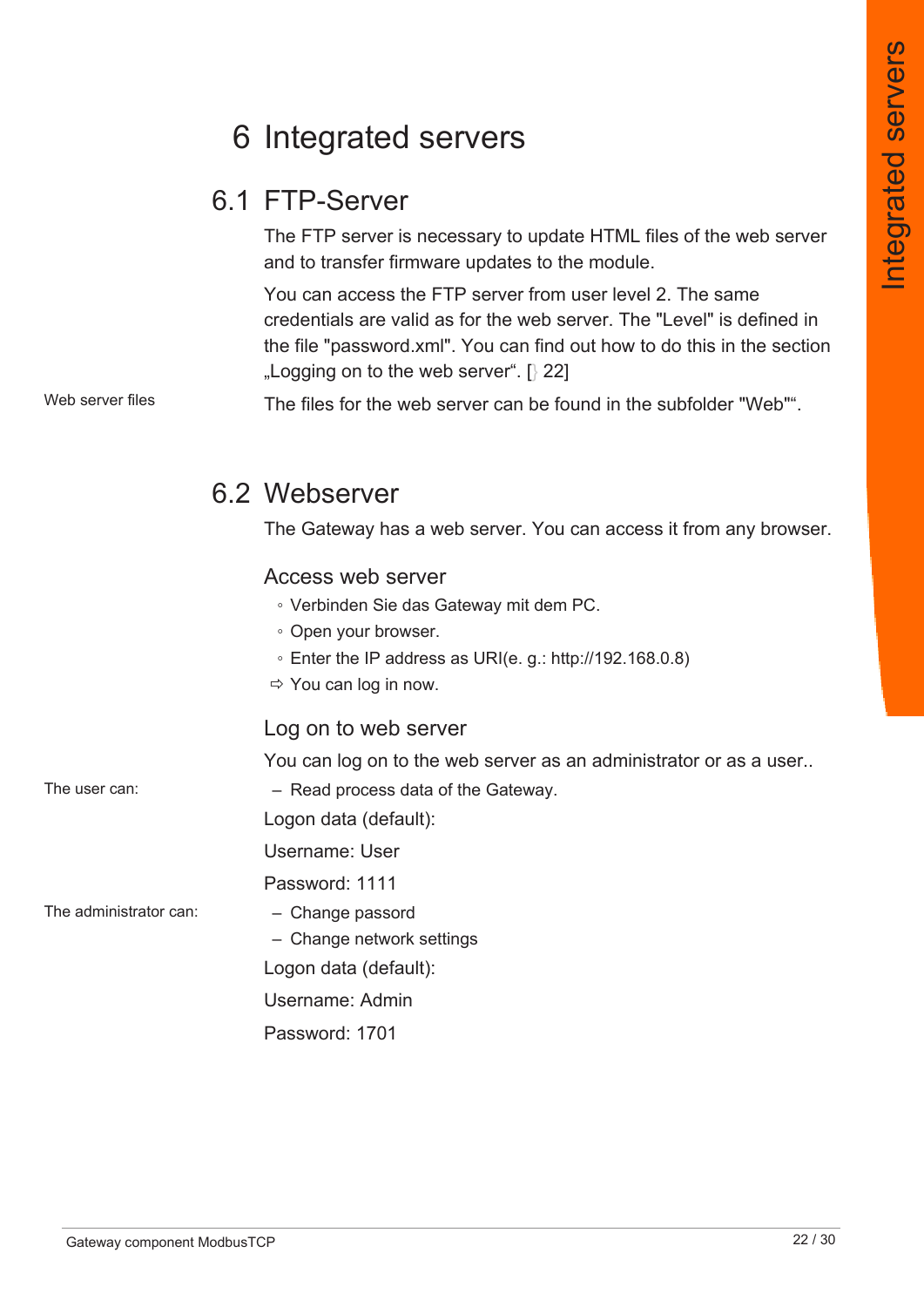Create user To be able to check and manage login data, you must create a file named "password.xml" in the main directory of the module.

In this file, define the following 3 XML elements for each user:

- <UserX>,
- <PasswordX>,
- $<$ LevelX $>$

X represents a digit between 0 and 9. Assign a digit to each user. Make sure that the digit is not already used for another user.

User name and password may consist of up to 20 characters. Spaces are allowed. At "Level" you have to enter a positive integer. If this is at least 2, then the user is an "administrator".

Example for a "password.xml":

```
<?xml version="1.0" encoding="UTF-8"?>
```
<Passwords>

<User0>NutzerEins</User0>

<Password0>93h31m</Password0>

<Level0>1</Level0>

<User1>NutzerZwei</User1>

<Password1>53cr3t</Password1>

 $<$ Level1>3 $<$ /Level1>

</Passwords>

**Tip! As admin you can change the password directly in the web server.**

#### Display process data

The transmitted data can be displayed cyclically for the interfaces available in the selected mode..

Click on the "Show" buttons to view the process data of the desired input and output area. The following example shows the process data of the fieldbus.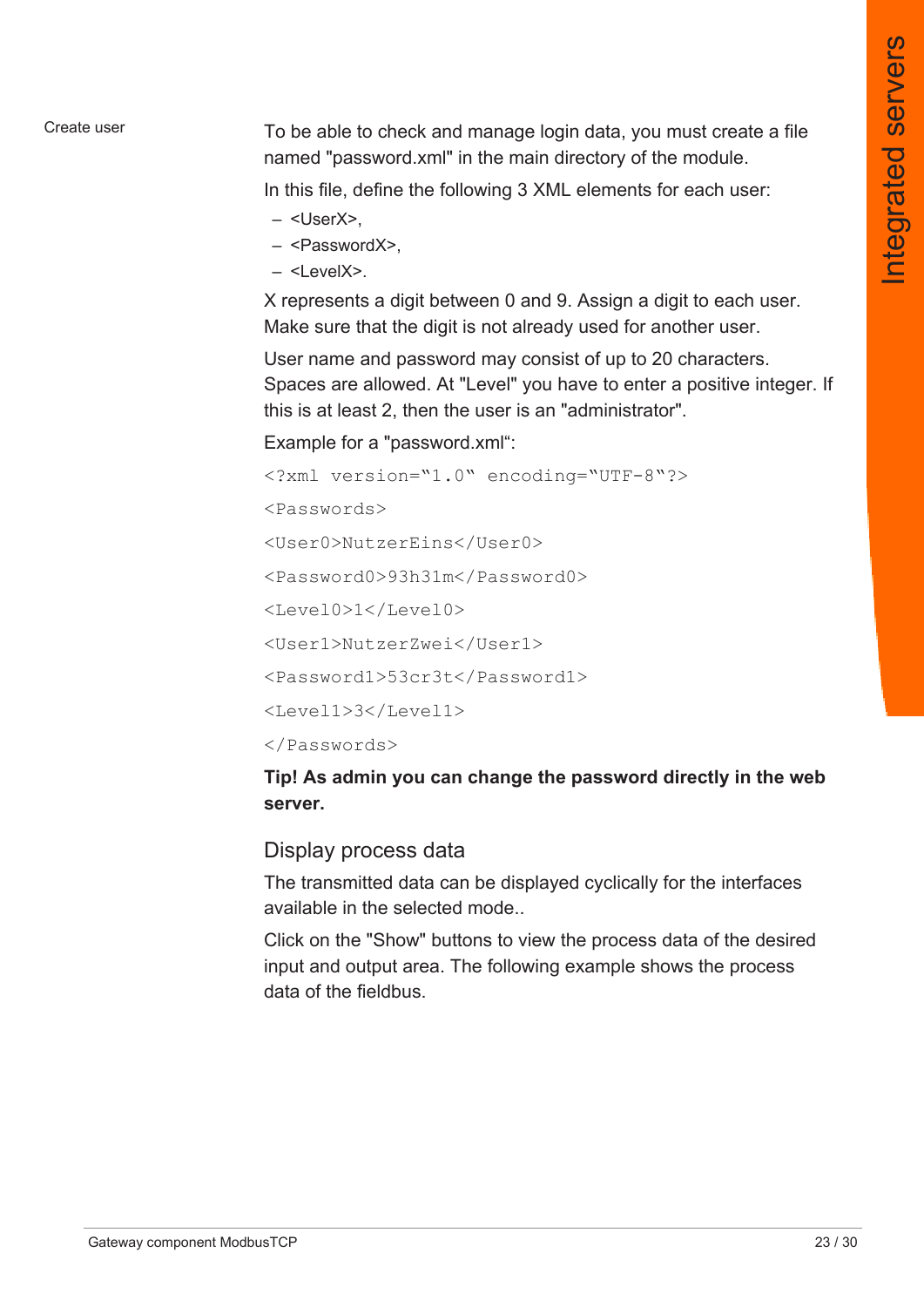#### 6.3 Install firmware update

The following pages describe how to install a firmware update on a gateway component with a web server. We use the program "WinSCP" for this purpose: However, you can also use another FTP program for this purpose..

#### **Conditions:**

- $\checkmark$  Your gateway is on your network.
- $\checkmark$  The network interface is correctly configured.
- $\checkmark$  You have installed an FTP program on your PC.
- Open your FTP program.
- Click on "New connection destination"..

| Anmeldung             |           |                                                                                                                      |           | п                                | $\times$ |
|-----------------------|-----------|----------------------------------------------------------------------------------------------------------------------|-----------|----------------------------------|----------|
| Neues Verbindungsziel |           | Sitzung<br>Übertragungsprotokoll:<br><b>SFTP</b><br>$\checkmark$<br>Rechnername:<br>Benutzername:<br>Speichern<br> ▼ | Kennwort: | Portnummer:<br>22 =<br>Erweitert | ▼        |
| Werkzeuge             | Verwalten | $\boxed{2}$ Anmelden $\boxed{\blacktriangledown}$                                                                    | Schließen | <b>Hilfe</b>                     |          |

◦ Enter the following values:

| <b>Transmission protocol</b> | <b>FTP</b>                                                                                               |
|------------------------------|----------------------------------------------------------------------------------------------------------|
| Computer name                | IP address of the gateway compo-<br>nent.<br>The following address is used on de-<br>livery: 192.168.0.8 |
| Port number                  | 21                                                                                                       |
| User name                    | Username for the web server.                                                                             |
|                              | The following user name is used on<br>delivery: "Admin"                                                  |
|                              |                                                                                                          |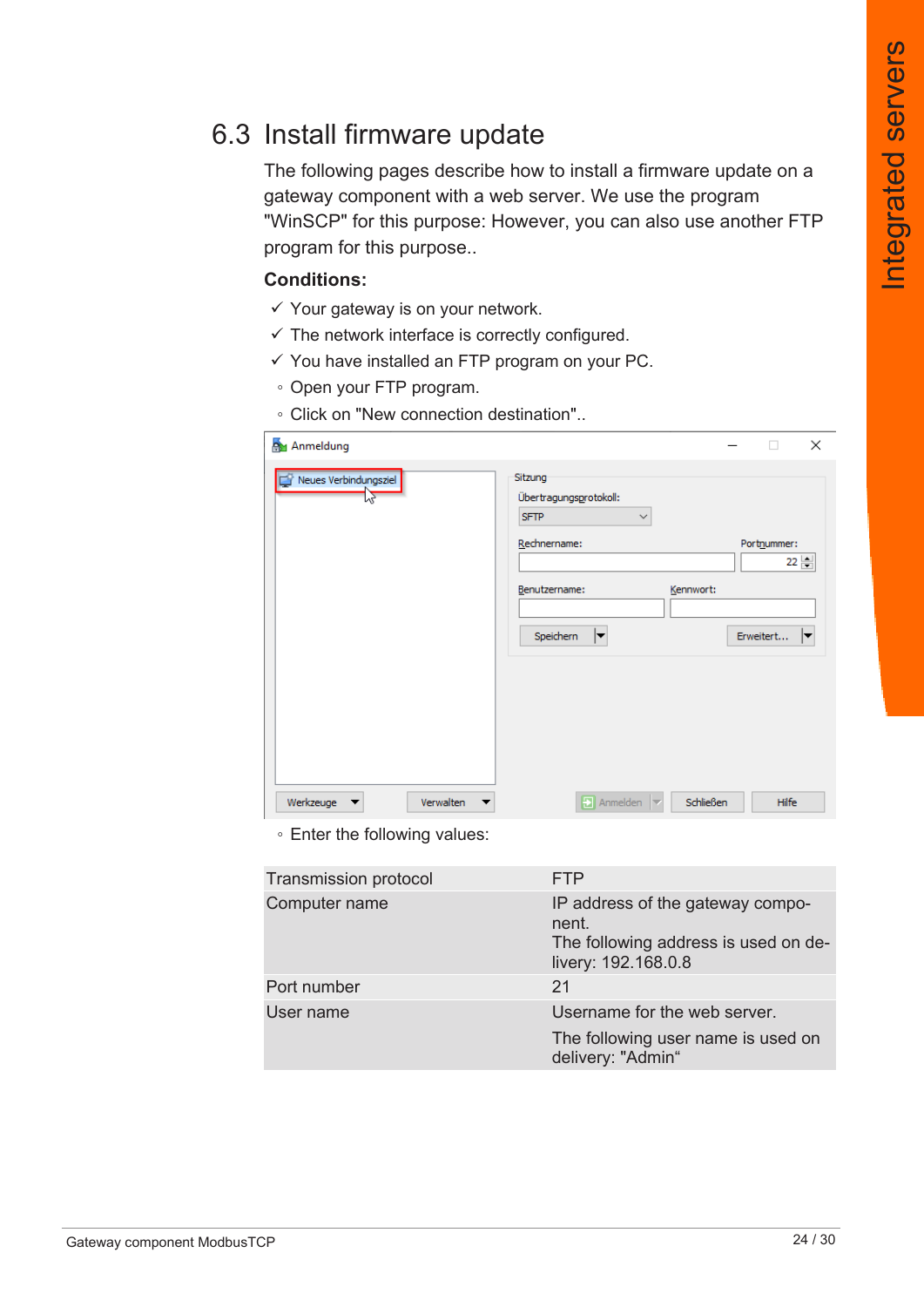| Password | Password for the web server.                                                                                                                                                                                        |
|----------|---------------------------------------------------------------------------------------------------------------------------------------------------------------------------------------------------------------------|
|          | The following password is used on<br>delivery: "1701"                                                                                                                                                               |
|          | For reasons of data security, we rec-<br>ommend that you change your pass-<br>word as quickly as possible and do<br>not continue to use the stored val-<br>ues. You can change your password<br>via the web server. |
| Safe     | You can optionally save these set-<br>tings. This allows you to access the<br>gateway component more quickly via<br>FTP in the future.                                                                              |
|          |                                                                                                                                                                                                                     |

#### ◦ Click on "Login"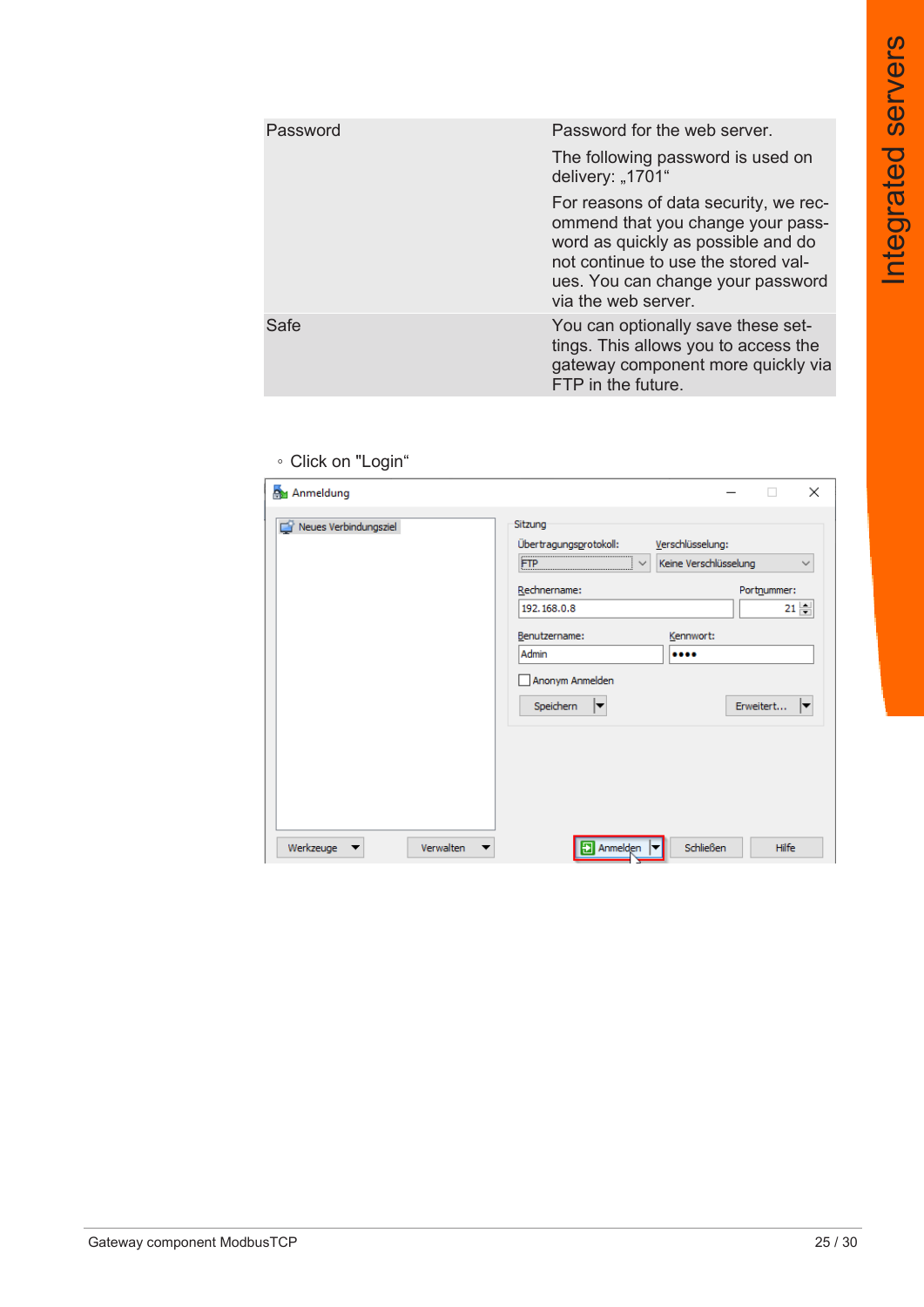◦ Select in the kfu file from your local resources (window 1).

| Modbus TCP - Admin@192.168.0.8 - WinSCP  |                                                                        |                                       |                                                                                                                                                                                                                                                                                                   |                                                                      |  |                                                                          |                        | $\times$<br>п   |
|------------------------------------------|------------------------------------------------------------------------|---------------------------------------|---------------------------------------------------------------------------------------------------------------------------------------------------------------------------------------------------------------------------------------------------------------------------------------------------|----------------------------------------------------------------------|--|--------------------------------------------------------------------------|------------------------|-----------------|
|                                          | 田宮島Synchronisieren 国東國國會自tiste · Übertragungsoptionen Standard<br>$-8$ |                                       |                                                                                                                                                                                                                                                                                                   |                                                                      |  |                                                                          |                        |                 |
| Admin@192.168.0.8 Admin@192.168.0.8      |                                                                        |                                       |                                                                                                                                                                                                                                                                                                   |                                                                      |  |                                                                          |                        |                 |
| Bisigene Dateien → BI DI ← → BI DI A 2 B |                                                                        |                                       |                                                                                                                                                                                                                                                                                                   | $\sqrt{\frac{1}{2}}$ / <root></root>                                 |  | • <sup>2</sup> ▽   ← · → ·   ■ ■ △ 2   ④ Dateien suchen   <mark>♀</mark> |                        |                 |
|                                          |                                                                        |                                       | $\exists \mathbb{R}$ Hochladen $\ast \left[ \mathbb{Z} \right]$ Bearbeiten $\ast \mathbb{X}$ $\mathbb{A}$ $\mathbb{B}$ Eigenschaften $\left[ \begin{array}{ccc} \mathbb{B} \mathbb{S} & \mathsf{Neu} \star \end{array} \right] \boxplus \left[ \begin{array}{ccc} \mathbb{S} \end{array} \right]$ | Lokal Markieren Dateien Befehle Sitzung Einstellungen Entfernt Hilfe |  |                                                                          |                        |                 |
| C:\Users\TDIPPOLD\Documents\Modbus TCP\  |                                                                        |                                       |                                                                                                                                                                                                                                                                                                   | Expension + 2 Bearbeiten + X of B Eigenschaften   Y Neu +   H   V    |  |                                                                          |                        |                 |
| Name                                     | Größe Typ                                                              |                                       | Geändert                                                                                                                                                                                                                                                                                          |                                                                      |  |                                                                          |                        |                 |
| $\Box$                                   |                                                                        | Darüberliegendes  11.01.2019 09:48:07 |                                                                                                                                                                                                                                                                                                   | ᅐ<br>Name                                                            |  | Größe Geändert                                                           | Rechte                 | <b>Besitzer</b> |
| MG_ModbusTCP.kfu                         |                                                                        | 177 KB KFU-Datei                      | 10.01.2019 11:41:24                                                                                                                                                                                                                                                                               | <b>t.</b>                                                            |  |                                                                          |                        |                 |
|                                          |                                                                        |                                       |                                                                                                                                                                                                                                                                                                   | web<br>password.xml                                                  |  | 01.01.2011<br>1 KB 01.01.2011                                            | rw-rw-rw-<br>rw-rw-rw- | user<br>user    |
|                                          |                                                                        |                                       |                                                                                                                                                                                                                                                                                                   |                                                                      |  |                                                                          |                        |                 |
|                                          |                                                                        |                                       |                                                                                                                                                                                                                                                                                                   |                                                                      |  |                                                                          |                        |                 |
|                                          |                                                                        |                                       |                                                                                                                                                                                                                                                                                                   |                                                                      |  |                                                                          |                        |                 |
|                                          |                                                                        |                                       |                                                                                                                                                                                                                                                                                                   |                                                                      |  |                                                                          |                        |                 |
|                                          |                                                                        |                                       |                                                                                                                                                                                                                                                                                                   |                                                                      |  |                                                                          |                        |                 |
|                                          |                                                                        |                                       |                                                                                                                                                                                                                                                                                                   |                                                                      |  |                                                                          |                        |                 |
|                                          |                                                                        |                                       |                                                                                                                                                                                                                                                                                                   |                                                                      |  |                                                                          |                        |                 |
|                                          |                                                                        |                                       |                                                                                                                                                                                                                                                                                                   |                                                                      |  |                                                                          |                        |                 |
|                                          |                                                                        |                                       |                                                                                                                                                                                                                                                                                                   |                                                                      |  |                                                                          |                        |                 |
|                                          |                                                                        |                                       |                                                                                                                                                                                                                                                                                                   |                                                                      |  |                                                                          |                        |                 |
|                                          |                                                                        |                                       |                                                                                                                                                                                                                                                                                                   |                                                                      |  |                                                                          |                        |                 |
|                                          |                                                                        |                                       |                                                                                                                                                                                                                                                                                                   |                                                                      |  |                                                                          |                        |                 |
|                                          |                                                                        |                                       |                                                                                                                                                                                                                                                                                                   |                                                                      |  |                                                                          |                        |                 |
|                                          |                                                                        |                                       |                                                                                                                                                                                                                                                                                                   |                                                                      |  |                                                                          |                        |                 |
|                                          |                                                                        |                                       |                                                                                                                                                                                                                                                                                                   | $\mathbf{2}^{\prime}$                                                |  |                                                                          |                        |                 |
|                                          |                                                                        |                                       |                                                                                                                                                                                                                                                                                                   |                                                                      |  |                                                                          |                        |                 |
| 0 B von 176 KB in 0 von 1                |                                                                        |                                       |                                                                                                                                                                                                                                                                                                   | 0 B von 221 B in 0 von 2                                             |  | 屇                                                                        | <b>FTP</b>             | 0:00:51<br>ą    |

◦ Drag and drop the kfu file into the root directory of your gateway component (window 2).

The following window opens:

◦ Click on ok.

| Modbus TCP - Admin@192.168.0.8 - WinSCP |           |                        |           |                                                                             |                                                                               |       |                   |            | $\times$        |
|-----------------------------------------|-----------|------------------------|-----------|-----------------------------------------------------------------------------|-------------------------------------------------------------------------------|-------|-------------------|------------|-----------------|
| $\overline{+}$                          |           |                        |           | B De Synchronisieren <b>- 中</b> 中 图 @ Liste · Dbertragungsoptionen Standard | $-8$                                                                          |       |                   |            |                 |
| Admin@192.168.0.8 Neue Sitzung          |           |                        |           |                                                                             |                                                                               |       |                   |            |                 |
| Eigene Dateien                          |           | • 2 17 + → · 2 8 4 2 % |           |                                                                             | ■/ <root> ▼ ● 図   ← - → -   国 面 命 ●   風 Dateien suchen   <sup>D</sup>e</root> |       |                   |            |                 |
|                                         |           |                        |           | I Hochladen ▼   2 Bearbeiten ▼   X   1   Eigenschaften   Neu ▼   H   H   V  | Lokal Markieren Dateien Befehle Sitzung Einstellungen Entfernt Hilfe          |       |                   |            |                 |
| C:\Users\TDIPPOLD\Documents\Modbus TCP\ |           |                        |           |                                                                             | B Herunterladen ▼   2 Bearbeiten ▼ メ A D Eigenschaften   Y Neu ▼   +   +   マ  |       |                   |            |                 |
| ≂<br>Name                               | Größe Tvp |                        |           | Geändert                                                                    |                                                                               |       |                   |            |                 |
| $\overline{t}$ .<br>MG_ModbusTCP.kfu    |           | 177 KB KFU-Datei       |           | Darüberliegendes  11.01.2019 09:48:07<br>10.01.2019 11:41:24                | ≂<br>Name<br><b>t.</b>                                                        |       | Größe Geändert    | Rechte     | <b>Besitzer</b> |
|                                         |           |                        |           |                                                                             | web                                                                           |       | 01.01.2011        | rw-rw-rw-  | user            |
|                                         |           |                        | Hochladen |                                                                             |                                                                               | ?     | $\times$<br>.2011 | rw-rw-rw-  | user            |
|                                         |           |                        |           | Hochladen Datei 'MG_ModbusTCP.kfu' nach Entferntes Verzeichnis              |                                                                               |       |                   |            |                 |
|                                         |           | B                      | $J^*,$ *  |                                                                             |                                                                               |       | $\checkmark$      |            |                 |
|                                         |           |                        |           | Übertragungsoptionen                                                        |                                                                               |       |                   |            |                 |
|                                         |           |                        |           | Übertragungstyp: Binär                                                      |                                                                               |       |                   |            |                 |
|                                         |           |                        |           |                                                                             |                                                                               |       |                   |            |                 |
|                                         |           |                        |           | Übertragung im Hintergrund (zur Warteschlange hinzufüge                     |                                                                               |       |                   |            |                 |
|                                         |           |                        |           | Übertragungsoptionen                                                        | Abbrechen                                                                     | Hilfe |                   |            |                 |
|                                         |           |                        |           | Diesen Dialog nicht mehr anzeigen                                           |                                                                               |       |                   |            |                 |
|                                         |           |                        |           |                                                                             |                                                                               |       |                   |            |                 |
|                                         |           |                        |           |                                                                             |                                                                               |       |                   |            |                 |
|                                         |           |                        |           |                                                                             |                                                                               |       |                   |            |                 |
|                                         |           |                        |           |                                                                             |                                                                               |       |                   |            |                 |
|                                         |           |                        |           |                                                                             |                                                                               |       |                   |            |                 |
|                                         |           |                        |           |                                                                             |                                                                               |       |                   |            |                 |
|                                         |           |                        |           |                                                                             |                                                                               |       |                   |            |                 |
|                                         |           |                        |           |                                                                             |                                                                               |       |                   |            |                 |
|                                         |           |                        |           |                                                                             |                                                                               |       |                   |            |                 |
| 176 KB von 176 KB in 1 von 1            |           |                        |           |                                                                             | 0 B von 221 B in 0 von 2                                                      |       |                   |            |                 |
|                                         |           |                        |           |                                                                             |                                                                               |       |                   | <b>FTP</b> | 0:13:21         |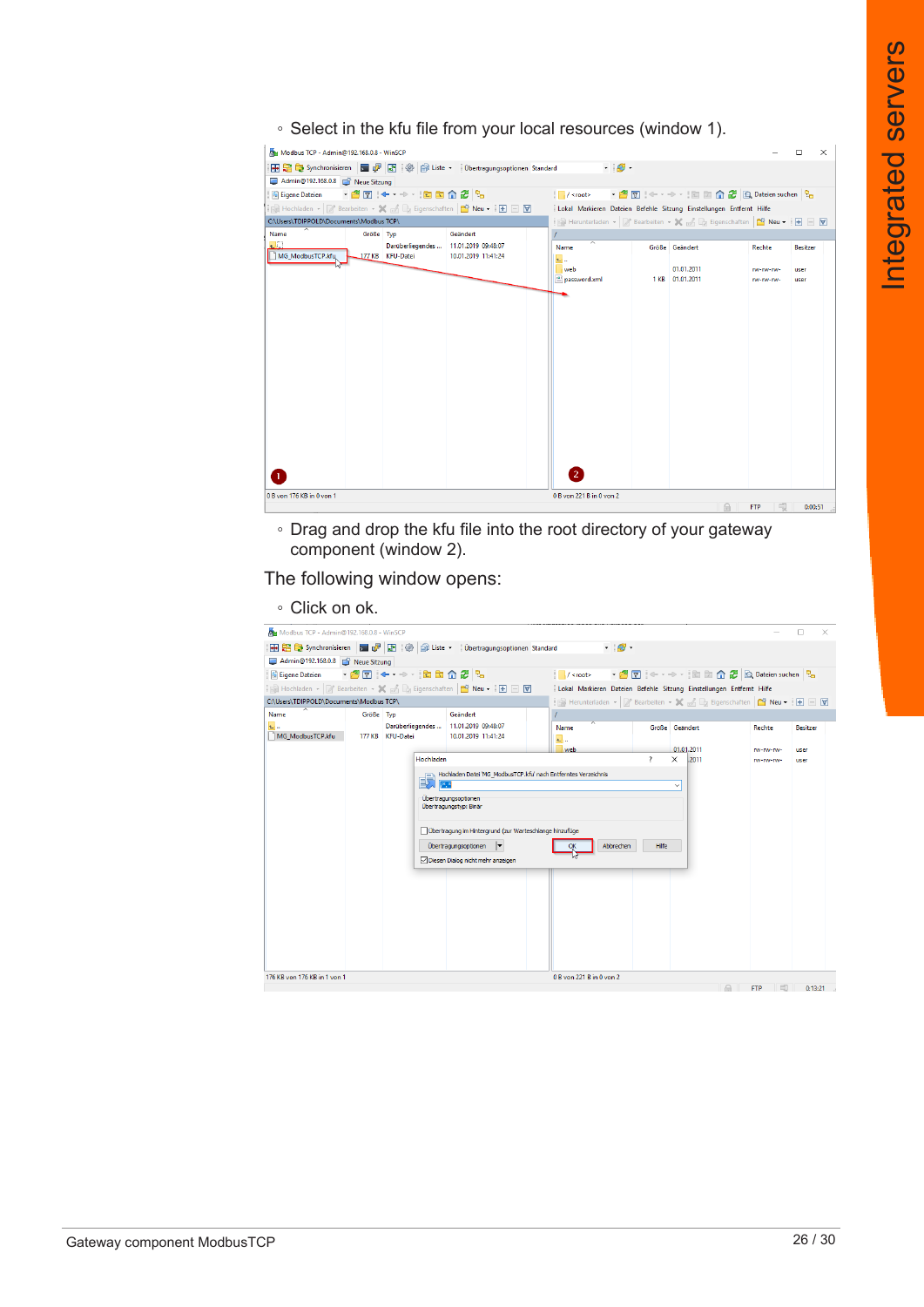The update file will now be copied.

| 9% Lade hoch |                   |                            |         |                                 |         |
|--------------|-------------------|----------------------------|---------|---------------------------------|---------|
|              | Datei:<br>Ziel:   |                            |         | C:\\Modbus TCP\MG_ModbusTCP.kfu |         |
|              |                   |                            |         |                                 |         |
|              | Zeit verbleibend: |                            | 0:00:00 | Zeit vergangen:                 | 0:00:03 |
|              |                   | Bytes übertragen:          |         | 16,0 KB Geschwindigkeit:        | 0B/s    |
|              |                   |                            |         |                                 |         |
|              |                   | <b>X 国 直岛 1</b> Unbegrenzt |         |                                 |         |
|              |                   |                            |         |                                 |         |

After successful copying, the file appears in the root directory of the gateway component..

| Modbus TCP - Admin@192.168.0.8 - WinSCP   |           |                                      |                                                                      |                                                                            |               |                 |                 | $\Box$<br>$\times$ |
|-------------------------------------------|-----------|--------------------------------------|----------------------------------------------------------------------|----------------------------------------------------------------------------|---------------|-----------------|-----------------|--------------------|
| B C Synchronisieren 国子团领留iste<br><b>H</b> |           |                                      | Übertragungsoptionen Standard                                        | $\cdot$ $\bullet$                                                          |               |                 |                 |                    |
| Admin@192.168.0.8 PV Neue Sitzung         |           |                                      |                                                                      |                                                                            |               |                 |                 |                    |
| 图Eigene Dateien → 图 17 ← → · 日 日 介 2 B    |           |                                      |                                                                      |                                                                            |               |                 |                 |                    |
|                                           |           |                                      | Hochladen - 2 Bearbeiten - X A D Eigenschaften   8 Neu -   +   -   V | Lokal Markieren Dateien Befehle Sitzung Einstellungen Entfernt Hilfe       |               |                 |                 |                    |
| C:\Users\TDIPPOLD\Documents\Modbus TCP\   |           |                                      |                                                                      | Berunterladen ▼   2 Bearbeiten ▼ ※ d D Eigenschaften   Y Neu ▼   +   +   V |               |                 |                 |                    |
| Name                                      | Größe Typ |                                      | Geändert                                                             |                                                                            |               |                 |                 |                    |
| <b>t.</b> .<br>MG ModbusTCP.kfu           |           | Darüberliegendes<br>177 KB KFU-Datei | 11.01.2019 09:48:07<br>10.01.2019 11:41:24                           | $\overline{\phantom{0}}$<br>Name<br>£.                                     |               | Größe Geändert  | Rechte          | <b>Besitzer</b>    |
|                                           |           |                                      | $\mathbb{Z}$                                                         | web                                                                        |               | 01.01.2011      | rw-rw-rw-       | user               |
|                                           |           |                                      |                                                                      | MG ModbusTCP.kfu                                                           | <b>177 KB</b> | 01.01.2011      | TW-TW-TW-       | user               |
|                                           |           |                                      |                                                                      | password.xml                                                               |               | 1 KB 01.01.2011 | I'W-I'W-I'W-    | user               |
|                                           |           |                                      |                                                                      |                                                                            |               |                 |                 |                    |
|                                           |           |                                      |                                                                      |                                                                            |               |                 |                 |                    |
|                                           |           |                                      |                                                                      |                                                                            |               |                 |                 |                    |
|                                           |           |                                      |                                                                      |                                                                            |               |                 |                 |                    |
|                                           |           |                                      |                                                                      |                                                                            |               |                 |                 |                    |
|                                           |           |                                      |                                                                      |                                                                            |               |                 |                 |                    |
|                                           |           |                                      |                                                                      |                                                                            |               |                 |                 |                    |
|                                           |           |                                      |                                                                      |                                                                            |               |                 |                 |                    |
|                                           |           |                                      |                                                                      |                                                                            |               |                 |                 |                    |
|                                           |           |                                      |                                                                      |                                                                            |               |                 |                 |                    |
|                                           |           |                                      |                                                                      |                                                                            |               |                 |                 |                    |
|                                           |           |                                      |                                                                      |                                                                            |               |                 |                 |                    |
|                                           |           |                                      |                                                                      |                                                                            |               |                 |                 |                    |
|                                           |           |                                      |                                                                      |                                                                            |               |                 |                 |                    |
|                                           |           |                                      |                                                                      |                                                                            |               |                 |                 |                    |
| 0 B von 176 KB in 0 von 1                 |           |                                      |                                                                      | 0 B von 176 KB in 0 von 3                                                  |               |                 |                 |                    |
|                                           |           |                                      |                                                                      |                                                                            |               |                 | 由<br><b>FTP</b> | 0:15:42            |

◦ Restart the gateway component.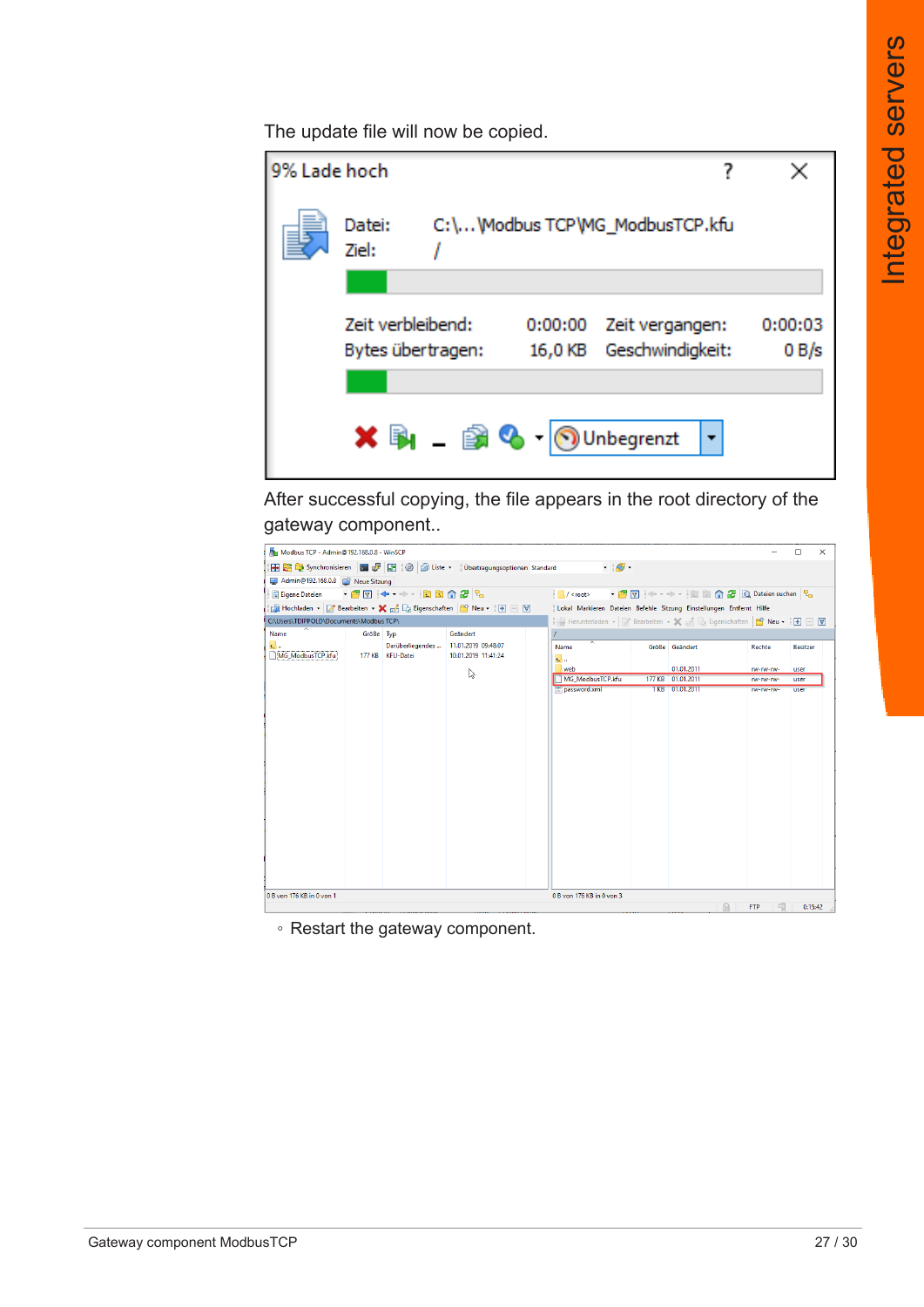◦ Log on to the web server.

Here you can check whether the software version has changed.

| <b>KUNBUS-GW Modbus TCP</b>                                                                                                                                                                                                           |                                                                                                                                                                                                                          |
|---------------------------------------------------------------------------------------------------------------------------------------------------------------------------------------------------------------------------------------|--------------------------------------------------------------------------------------------------------------------------------------------------------------------------------------------------------------------------|
| ModbusTCP Input and Output<br>ModbusTCP Input and Output<br>ModbusTCP Input and Output<br>↳<br>ModbusTCP Input and Output                                                                                                             | Modbus Register 0x0001 - 0x0010 and 0x0401 - 0x0410<br>Modbus Register 0x0011 - 0x0020 and 0x0411 - 0x0420<br>Modbus Register 0x0021 - 0x0030 and 0x0421 - 0x0430<br>Modbus Register 0x0031 - 0x0040 and 0x0431 - 0x0440 |
| Configuration<br>Serial number<br>2859<br>1.1.13166<br><b>Software Version</b><br><b>MAC Address</b><br><b>IP address</b><br>192.168.0.8<br>Subnet mask<br>255.255.255.0<br>192.168.0.1<br>Gateway<br><b>DHCP</b><br>active<br>Reboot | c8.3e.a/01.00:6a<br><b>Change Configuration</b><br><b>Change Password</b>                                                                                                                                                |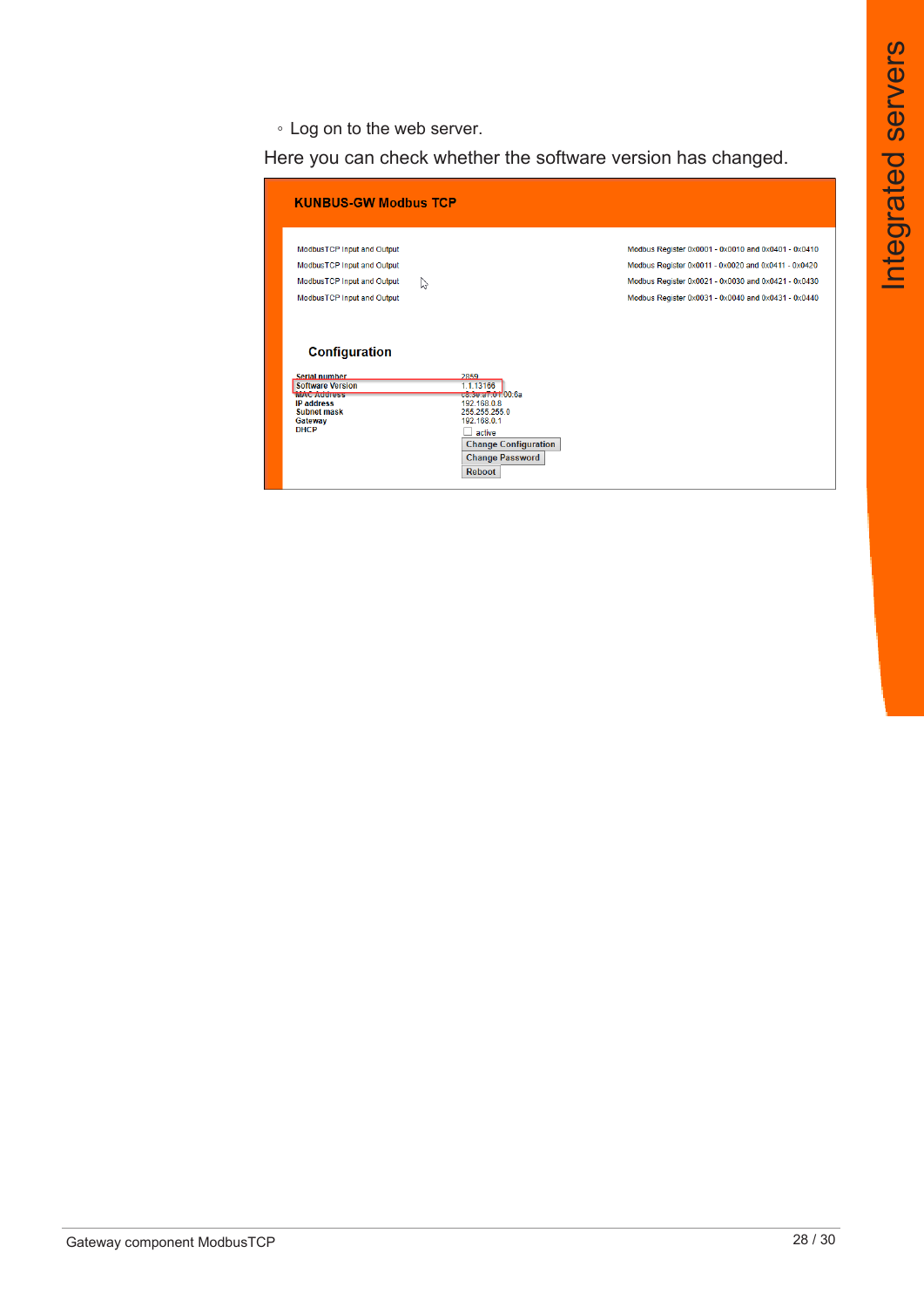# 7 Technical Data

| <b>Dimensions</b>                                                     |                |
|-----------------------------------------------------------------------|----------------|
| Width                                                                 | 22.5 mm        |
| Height                                                                | 96 mm          |
| Depth                                                                 | 110.4 mm       |
| Weight                                                                | 90 g           |
|                                                                       |                |
| <b>Electrical data</b>                                                |                |
| Power supply                                                          | <b>24 V DC</b> |
| Power consumption during operation 100 mA<br>(cyclical data exchange) |                |
| Status display                                                        | <b>LED</b>     |
|                                                                       |                |
| <b>Environmental conditions</b>                                       |                |
| Ambient temperature                                                   | $0 - 60 °C$    |
| Storage temperature                                                   | $-25-60$ °C    |
| Humidity                                                              | 93% (at 40 °C) |
| Condensing                                                            | Not allowed    |
| <b>Protection class</b>                                               |                |
| Control cabinet                                                       | <b>IP54</b>    |
| Housing                                                               | <b>IP20</b>    |
| <b>Terminal area</b>                                                  | <b>IP20</b>    |
|                                                                       |                |
| <b>Assembly data</b>                                                  |                |
| DIN rail                                                              | 35 x 7.5 mm    |
| Height                                                                | 96 mm          |
| Depth                                                                 | 110.4 mm       |